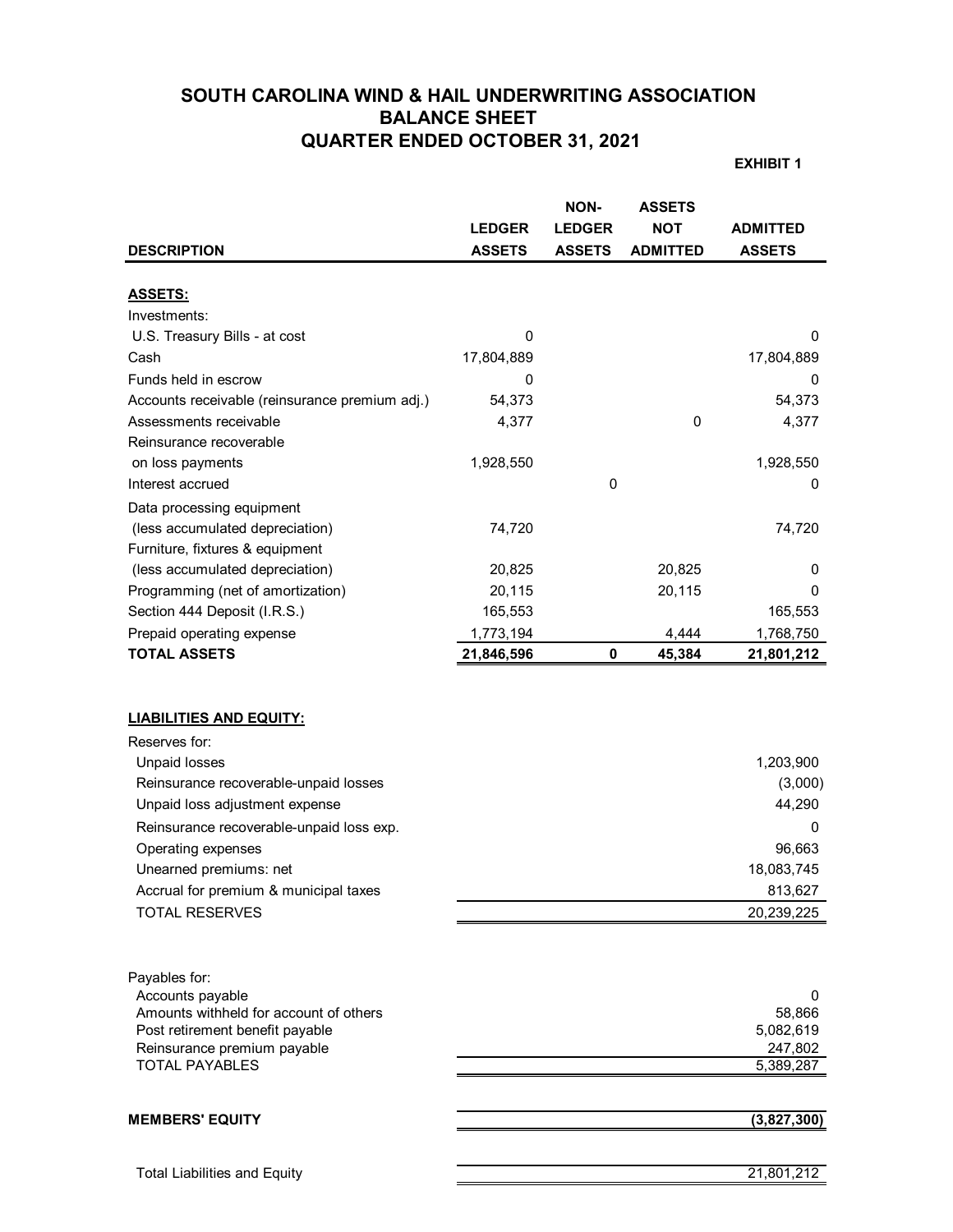# **SOUTH CAROLINA WIND & HAIL UNDERWRITING ASSOCIATION INCOME STATEMENT AND EQUITY ACCOUNT QUARTER ENDED OCTOBER 31, 2021**

**EXHIBIT 2**

|                                         | <b>QUARTER:</b><br>08-01-2021 | <b>YEAR-TO-DATE</b><br>11-01-2020 |
|-----------------------------------------|-------------------------------|-----------------------------------|
| <b>DESCRIPTION</b>                      | 10-31-2021                    | 10-31-2021                        |
|                                         |                               |                                   |
| <b>UNDERWRITING INCOME:</b>             |                               |                                   |
| <b>Net Premiums Earned</b>              | 2,549,990                     | 9,801,399                         |
| DEDUCTIONS:                             |                               |                                   |
| Losses incurred                         | 509,470                       | 1,519,486                         |
| Loss expenses incurred                  | 136,641                       | 393,207                           |
| Operating expenses incurred             | 2,716,288                     | 8,497,117                         |
| <b>TOTAL DEDUCTIONS</b>                 | 3,362,399                     | 10,409,810                        |
|                                         |                               |                                   |
|                                         |                               |                                   |
| Net Underwriting Gain or (Loss)         | (812, 409)                    | (608, 411)                        |
|                                         |                               |                                   |
| <b>OTHER INCOME OR (OUTGO)</b>          |                               |                                   |
| Net Investment Income                   | 834                           | 4,480                             |
| Miscellaneous income                    | 0                             | 0                                 |
| Other interest income                   | 0                             | 0                                 |
| TOTAL OTHER INCOME OR (OUTGO)           | 834                           | 4,480                             |
|                                         |                               |                                   |
|                                         |                               |                                   |
| <b>Net Income or (Loss)</b>             | (811, 575)                    | (603, 931)                        |
|                                         |                               |                                   |
| <b>EQUITY ACCOUNT:</b>                  |                               |                                   |
| Members' Equity (Prior Period)          | (1,789,022)                   | (1,997,375)                       |
|                                         |                               |                                   |
| Net income or (loss)                    | (811, 575)                    | (603, 931)                        |
| Change in assets not admitted           | (7, 399)                      | (6,690)                           |
| Assessments or (distributions)          | (1, 219, 304)                 | (1, 219, 304)                     |
| Net change in equity                    | (2,038,278)                   | (1,829,925)                       |
|                                         |                               |                                   |
| <b>Members' Equity (Current Period)</b> | (3,827,300)                   | (3,827,300)                       |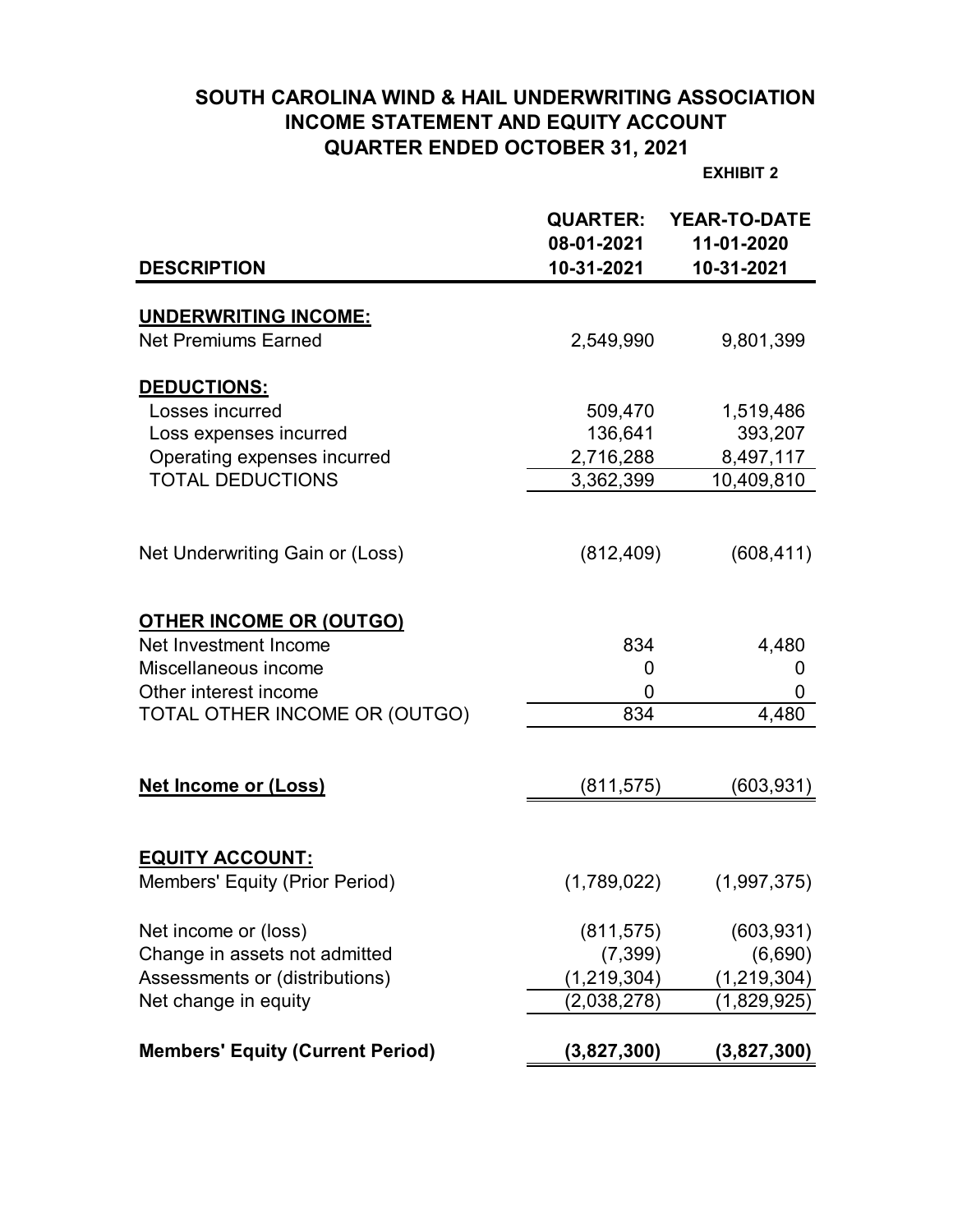# **SOUTH CAROLINA WIND & HAIL UNDERWRITING ASSOCIATION ANALYSIS OF INVESTMENT INCOME QUARTER ENDED OCTOBER 31, 2021**

## **EXHIBIT 2A**

|                                                                                       | Quarter<br>08-01-2021<br>10-31-2021 | Year-To-Date<br>11-01-2020<br>10-31-2021 |
|---------------------------------------------------------------------------------------|-------------------------------------|------------------------------------------|
| Investment Income Received/T-Bills<br><b>Investment Income Received/Sweep Account</b> | O<br>834                            | 4,480                                    |
| <b>Total Investment Income Received</b>                                               | 834                                 | 4,480                                    |
| Interest Accrued (Prior Period)                                                       | 0                                   |                                          |
| Interest Accrued (Current Period)                                                     | 0                                   |                                          |
| <b>Investment Income Earned</b>                                                       | 834                                 | 4,480                                    |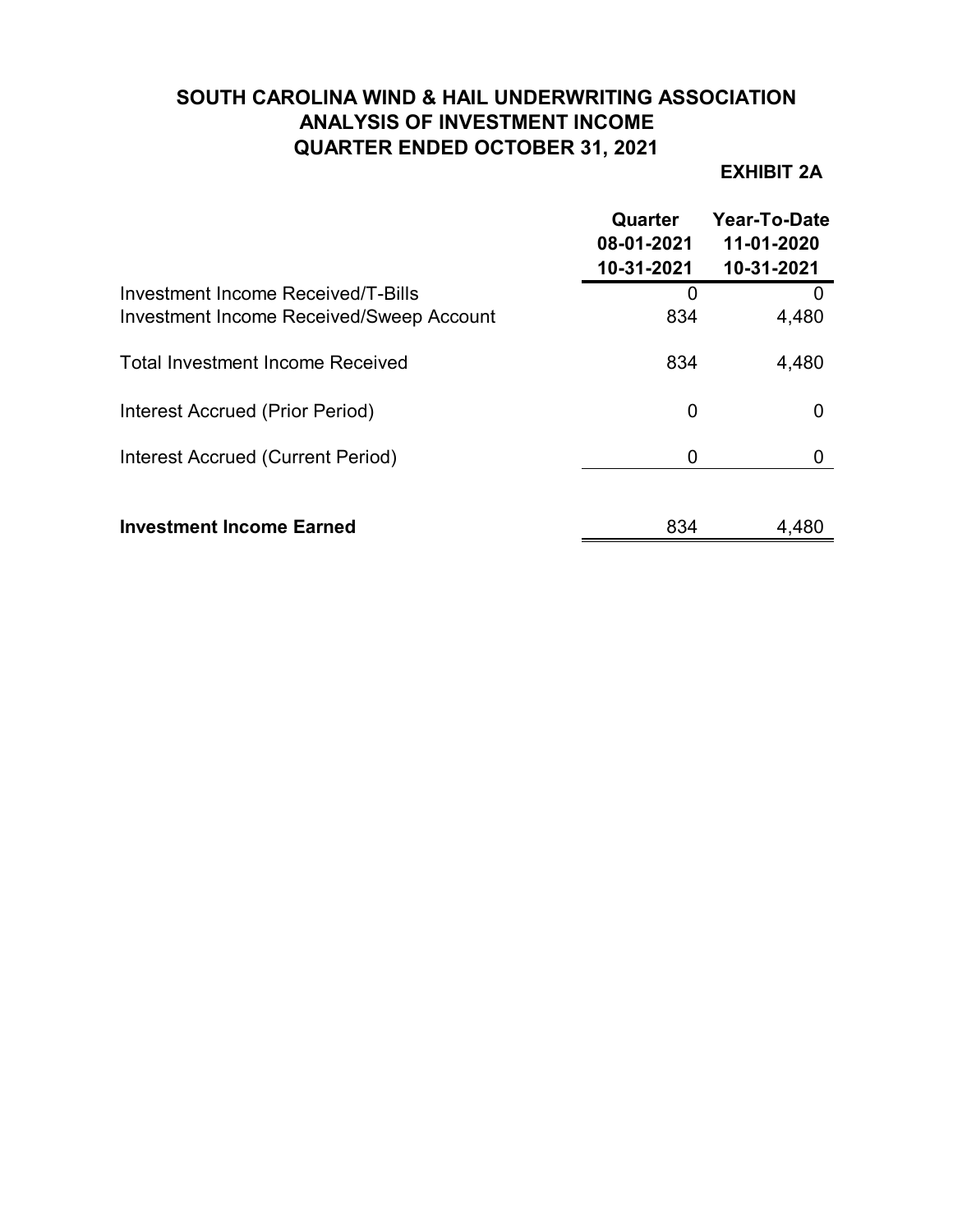#### **SOUTH CAROLINA WIND & HAIL UNDERWRITING ASSOCIATION MEMBERS' ACCOUNT**

 **QUARTER ENDED OCTOBER 31, 2021 EXHIBIT 3A** 

| <b>Combined Zones</b>                                    |                       |                     | Quarter 08-01-2021 to 10-31-2021 |                  |                       | Year-To-Date at 10-31-2021 |                       |                                 |                        |                      |  |  |  |
|----------------------------------------------------------|-----------------------|---------------------|----------------------------------|------------------|-----------------------|----------------------------|-----------------------|---------------------------------|------------------------|----------------------|--|--|--|
| <b>DESCRIPTION</b>                                       | 2021                  | 2020                | <b>Association Year</b><br>2019  | 2016             | <b>Total</b>          | 2021                       | 2020                  | <b>Association Year</b><br>2019 | 2016                   | Total                |  |  |  |
| INCOME RECEIVED:                                         |                       |                     |                                  |                  |                       |                            |                       |                                 |                        |                      |  |  |  |
| Premiums Written                                         | 9,476,438             | 0                   | 0                                | $\pmb{0}$        | 9,476,438             | 31,738,601                 | 0                     | $\pmb{0}$                       | 0                      | 31,738,601           |  |  |  |
| Reinsurance Premiums Ceded                               | (5,738,461)           | 0                   | 0                                | 0                | (5,738,461)           | (22, 597, 848)             | 0                     | 0                               | 0                      | (22, 597, 848)       |  |  |  |
| Net Premiums Written                                     | 3,737,977             | 0                   | 0                                | $\mathbf 0$      | 3,737,977             | 9,140,753                  | 0                     | $\pmb{0}$                       | $\mathbf 0$            | 9,140,753            |  |  |  |
|                                                          |                       |                     |                                  |                  |                       |                            |                       |                                 |                        |                      |  |  |  |
| Portfolio Transfer of                                    |                       |                     |                                  |                  |                       |                            |                       |                                 |                        |                      |  |  |  |
| <b>Unearned Premiums:</b>                                |                       |                     |                                  |                  |                       |                            |                       |                                 |                        |                      |  |  |  |
| From Prior Assoc. Year                                   | 0                     | 0                   | 0                                | 0                | 0                     | 16,747,227                 | 0                     | 0                               | 0                      | 16,747,227           |  |  |  |
| To Secceeding Assoc. Yr.                                 | 0                     | 0                   | 0                                | $\pmb{0}$        | 0                     | 0                          | (16, 747, 227)        | $\mathbf 0$                     | 0                      | (16, 747, 227)       |  |  |  |
| Acquisition Allowance on                                 |                       |                     |                                  |                  |                       |                            |                       |                                 |                        |                      |  |  |  |
| Portfolio Transfer                                       |                       |                     |                                  |                  |                       |                            |                       |                                 |                        |                      |  |  |  |
| From Prior Assoc. Year                                   | 0                     | 0                   | 0                                | $\pmb{0}$        | 0                     | (2, 146, 768)              | 0                     | 0                               | 0                      | (2, 146, 768)        |  |  |  |
| To Secceeding Assoc. Yr.                                 | 0                     | 0                   | 0                                | $\pmb{0}$        | 0                     | 0                          | 2,146,768             | $\mathbf 0$                     | $\pmb{0}$              | 2,146,768            |  |  |  |
| Investment Income Received                               | 834                   | 0                   | $\mathbf 0$                      | 0                | 834                   | 4,480                      | 0                     | 0                               | 0                      | 4,480                |  |  |  |
| Miscellaneous Income                                     | 0                     | 0                   | 0                                | 0                | 0                     | 0                          | 0                     | 0                               | 0                      | 0                    |  |  |  |
| Other Interest Income                                    | 0                     | 0                   | 0                                | 0                | 0                     | 0                          | 0                     | 0                               | 0                      | 0                    |  |  |  |
| <b>Total Income</b>                                      | 3,738,811             | 0                   | 0                                | $\pmb{0}$        | 3,738,811             | 23,745,692                 | (14,600,459)          | 0                               | 0                      | 9,145,233            |  |  |  |
| <b>EXPENSES PAID:</b>                                    |                       |                     |                                  |                  |                       |                            |                       |                                 |                        |                      |  |  |  |
| Losses                                                   | 425,722               | 47,501              | 630                              | $\pmb{0}$        | 473,853               | 1,003,968                  | 547,009               | 226,051                         | 54,000                 | 1,831,028            |  |  |  |
| Reins. Recovered-Losses Paid                             | (104, 241)            | (2,672)             | 0                                | 0                | (106, 913)            | (148, 524)                 | (70,098)              | (4,058)                         | 0                      | (222, 680)           |  |  |  |
| <b>Loss Adjustment Expenses</b>                          | 55,036                | 4,945               | 0                                | 161,217          | 221,198               | 154,424                    | 56,087                | 27,172                          | 399,440                | 637,123              |  |  |  |
| Reins. Recovered-Loss Exp. Paid                          | (10, 810)             | (3,805)             | 0                                | 0                | (14, 615)             | (14, 575)                  | (7,500)               | 0                               | (345)                  | (22, 420)            |  |  |  |
| Commissions                                              | 947,644               | 0                   | $\mathbf 0$                      | $\pmb{0}$        | 947,644               | 3,173,860                  | 0                     | 0                               | 0                      | 3,173,860            |  |  |  |
| <b>Commissions Ceded</b>                                 | (153, 810)            | 0                   | $\mathbf 0$                      | $\pmb{0}$        | (153, 810)            | (497, 600)                 | 0                     | 0                               | 0                      | (497, 600)           |  |  |  |
| <b>Operating Expenses</b>                                | 1,588,931             | 0                   | 0                                | 0                | 1,588,931             | 4,836,488                  | 88,213                | 0                               | 0                      | 4,924,701            |  |  |  |
| Premium Taxes                                            | 102,591               | 0                   | 0                                | 0                | 102,591               | 205,182                    | 689,386               | 0                               | 0                      | 894,568              |  |  |  |
| <b>Total Expenses Paid</b>                               | 2,851,063             | 45,969              | 630                              | 161,217          | 3,058,879             | 8,713,223                  | 1,303,097             | 249,165                         | 453,095                | 10,718,580           |  |  |  |
|                                                          |                       |                     |                                  |                  |                       |                            |                       |                                 |                        |                      |  |  |  |
| Net Cash Change                                          | 887,748               | (45,969)            | (630)                            | (161, 217)       | 679,932               | 15,032,469                 | (15,903,556)          | (249, 165)                      | (453,095)              | (1, 573, 347)        |  |  |  |
| REINSURANCE RECOVERABLE:                                 |                       |                     |                                  |                  |                       |                            |                       |                                 |                        |                      |  |  |  |
| DEDUCT (PRIOR PERIOD)                                    |                       |                     |                                  |                  |                       |                            |                       |                                 |                        |                      |  |  |  |
| Reins Recoverable-Losses Paid                            | 0                     | 20,775              | 0                                | 1,132,337        | 1,153,112             | 0                          | 0                     | 0                               | 964,541                | 964,541              |  |  |  |
| Reins Recoverable-Loss Exp. Paid                         | 0                     | 1,385               | 0                                | 542,240          | 543,625               | 0                          | 0                     | 0                               | 440,541                | 440,541              |  |  |  |
| ADD (CURRENT PERIOD)                                     |                       |                     |                                  |                  |                       |                            |                       |                                 |                        |                      |  |  |  |
| Reins Recoverable-Losses Paid                            | 77,004                | 2,500               | 0                                | 1,237,499        | 1,317,003             | 77,004                     | 2,500                 | 0                               | 1,237,499              | 1,317,003            |  |  |  |
| Reins Recoverable-Loss Exp. Paid                         | 7,435                 | 0                   | 0                                | 604,112          | 611,547               | 7,435                      | 0                     | 0                               | 604,112                | 611,547              |  |  |  |
| Net Change                                               | 84,439                | (19, 660)           | 0                                | 167,034          | 231,813               | 84,439                     | 2,500                 | 0                               | 436,529                | 523,468              |  |  |  |
| <b>RESERVES:</b>                                         |                       |                     |                                  |                  |                       |                            |                       |                                 |                        |                      |  |  |  |
| DEDUCT (CURRENT PERIOD)                                  |                       |                     |                                  |                  |                       |                            |                       |                                 |                        |                      |  |  |  |
| <b>Unpaid Losses</b>                                     | 353,300               | 50,600              | 0                                | 800,000          | 1,203,900             | 353,300                    | 50,600                | 0                               | 800,000                | 1,203,900            |  |  |  |
| Reins. Recoverable-Unpaid Losses                         | (3,000)               | 0                   | $\mathbf 0$                      | 0                | (3,000)               | (3,000)                    | 0                     | $\mathbf 0$                     | 0                      | (3,000)              |  |  |  |
| Unpaid Loss Adjustment Expense                           | 3,630                 | 660                 | 0                                | 40,000           | 44,290                | 3,630                      | 660                   | 0                               | 40,000                 | 44,290               |  |  |  |
| Reins. Recoverable-Unpd. Loss Exp.                       | 0                     | 0<br>$\Omega$       | 0<br>$\Omega$                    | 0<br>$\pmb{0}$   | 0<br>96,663           | 0                          | 0<br>$\mathbf 0$      | 0<br>$\mathbf 0$                | 0                      | 0                    |  |  |  |
| <b>Operating Expenses</b><br><b>Unearned Premiums</b>    | 96,663<br>19,030,172  | $\mathbf 0$         | $\mathbf 0$                      | 0                | 19,030,172            | 96,663<br>19,030,172       | $\mathbf 0$           | $\mathbf 0$                     | 0<br>0                 | 96,663<br>19,030,172 |  |  |  |
| Unearned Premiums Ceded                                  | (946, 427)            | $\Omega$            | $\mathbf 0$                      | $\Omega$         | (946, 427)            | (946, 427)                 | $\mathbf 0$           | $\Omega$                        | 0                      | (946, 427)           |  |  |  |
| Premium Taxes                                            | 813,627               | 0                   | 0                                | $\pmb{0}$        | 813,627               | 813,627                    | 0                     | $\pmb{0}$                       | $\mathsf 0$            | 813,627              |  |  |  |
| ADD (PRIOR PERIOD)                                       |                       |                     |                                  |                  |                       |                            |                       |                                 |                        |                      |  |  |  |
| <b>Unpaid Losses</b><br>Reins. Recoverable-Unpaid Losses | 118,176<br>(3,000)    | 79,003<br>0         | 300<br>0                         | 700,000<br>0     | 897.479<br>(3,000)    | $\pmb{0}$<br>$\pmb{0}$     | 137,300<br>(3,000)    | 53,000<br>0                     | 750,000<br>0           | 940.300<br>(3,000)   |  |  |  |
| Unpaid Loss Adjustment Expense                           | 4,990                 | 990                 | 330                              | 40,000           | 46,310                | $\pmb{0}$                  | 3,780                 | 1,000                           | 90.000                 | 94,780               |  |  |  |
| Reins. Recoverable-Unpd. Loss Exp.                       | 0                     | 0                   | 0                                | 0                | 0                     | $\pmb{0}$                  | 0                     | 0                               | 0                      | 0                    |  |  |  |
| <b>Operating Expenses</b>                                | 66,213                | $\mathbf 0$         | 0                                | $\pmb{0}$        | 66,213                | $\pmb{0}$                  | 88,213                | 0                               | $\pmb{0}$              | 88,213               |  |  |  |
| <b>Unearned Premiums</b>                                 | 17,657,841            | 0                   | 0                                | 0                | 17,657,841            | 0                          | 19,626,093            | 0                               | 0                      | 19,626,093           |  |  |  |
| Unearned Premiums Ceded<br>Premium Taxes                 | (762, 083)<br>613,145 | $\overline{0}$<br>0 | 0<br>0                           | 0                | (762, 083)<br>613,145 | $\mathbf 0$<br>$\mathbf 0$ | (881, 702)<br>820,489 | $\mathbf 0$                     | 0                      | (881, 702)           |  |  |  |
| Net Reserve Change                                       | (1,652,683)           | 28,733              | 630                              | 0<br>(100,000)   | (1,723,320)           | (19, 347, 965)             | 19,739,913            | 0<br>54,000                     | 0<br>0                 | 820,489<br>445,948   |  |  |  |
|                                                          |                       |                     |                                  |                  |                       |                            |                       |                                 |                        |                      |  |  |  |
| OTHER CHANGES:                                           |                       |                     |                                  |                  |                       |                            |                       |                                 |                        |                      |  |  |  |
| DEDUCT (PRIOR PERIOD)                                    |                       |                     |                                  |                  |                       |                            |                       |                                 |                        |                      |  |  |  |
| <b>Interest Accrued</b><br>Assets Not Admitted           | 0<br>(37, 985)        | 0<br>0              | 0<br>0                           | 0<br>$\mathbf 0$ | 0<br>(37, 985)        | $\pmb{0}$<br>$\pmb{0}$     | 0<br>(38, 694)        | $\pmb{0}$<br>$\mathsf 0$        | $\pmb{0}$<br>$\pmb{0}$ | 0<br>(38, 694)       |  |  |  |
| ADD (CURRENT PERIOD)                                     |                       |                     |                                  |                  |                       |                            |                       |                                 |                        |                      |  |  |  |
| <b>Interest Accrued</b>                                  | 0                     | 0                   | 0                                | 0                | 0                     | $\pmb{0}$                  | 0                     | $\pmb{0}$                       | $\pmb{0}$              | 0                    |  |  |  |
| Assets Not Admitted                                      | (45, 384)             | 0                   | 0                                | 0                | (45, 384)             | (45, 384)                  | 0                     | 0                               | $\mathsf 0$            | (45, 384)            |  |  |  |
| Net Other Changes                                        | (7, 399)              | 0                   | 0                                | 0                | (7, 399)              | (45, 384)                  | 38,694                | 0                               | $\pmb{0}$              | (6, 690)             |  |  |  |
| Assessments or (Distributions)                           | 0                     | 0                   | (1, 219, 304)                    | 0                | (1, 219, 304)         | 0                          | 0                     | (1, 219, 304)                   | 0                      | (1, 219, 304)        |  |  |  |
| Change In Members' Equity                                | (687, 895)            | (36, 896)           | (1, 219, 304)                    | (94, 183)        | (2,038,278)           | (4, 276, 441)              | 3,877,551             | (1,414,469)                     | (16, 566)              | (1,829,925)          |  |  |  |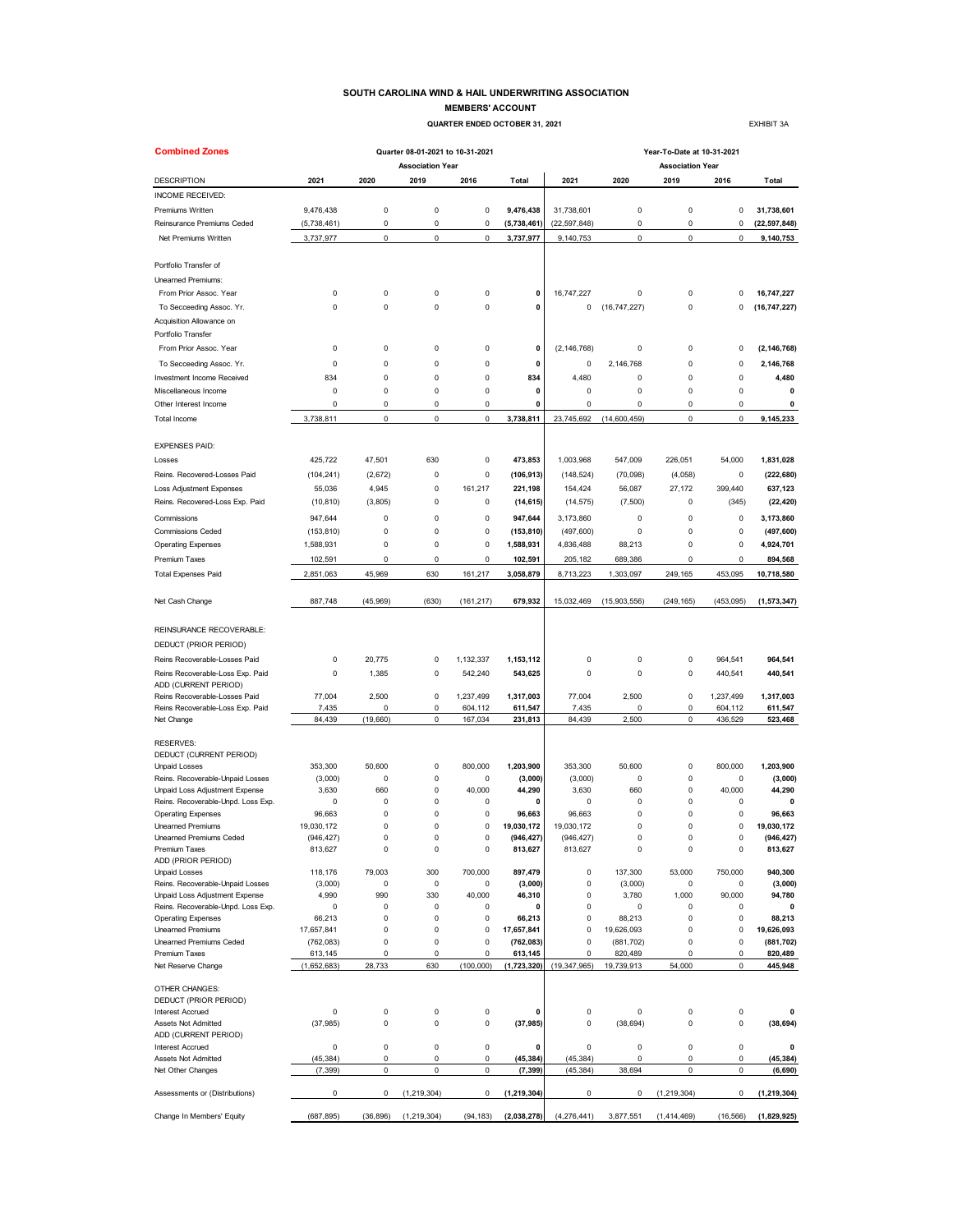### **SOUTH CAROLINA WIND & HAIL UNDERWRITING ASSOCIATION MEMBERS' ACCOUNT Quarter 08-01-2021 to 10-31-2021** EXHIBIT 3A 1

| Zone 1                                   |                       |           | Quarter 08-01-2021 to 10-31-2021 |                  |                         | Year-To-Date at 10-31-2021 |                |                                 |           |                         |
|------------------------------------------|-----------------------|-----------|----------------------------------|------------------|-------------------------|----------------------------|----------------|---------------------------------|-----------|-------------------------|
| <b>DESCRIPTION</b>                       | 2021                  | 2020      | <b>Association Year</b><br>2019  | 2016             | Total                   | 2021                       | 2020           | <b>Association Year</b><br>2019 | 2016      | Total                   |
| INCOME RECEIVED:                         |                       |           |                                  |                  |                         |                            |                |                                 |           |                         |
| Premiums Written                         | 7,603,895             | 0         | $\pmb{0}$                        | 0                | 7,603,895               | 25,532,698                 | 0              | 0                               | 0         | 25,532,698              |
| Reinsurance Premiums Ceded               | (4,513,243)           | 0         | $\mathsf 0$                      | 0                | (4, 513, 243)           | (17,901,269)               | 0              | 0                               | 0         | (17, 901, 269)          |
| Net Premiums Written                     | 3,090,652             | 0         | $\mathsf 0$                      | 0                | 3,090,652               | 7,631,429                  | $\mathsf 0$    | 0                               | 0         | 7,631,429               |
| Portfolio Transfer of                    |                       |           |                                  |                  |                         |                            |                |                                 |           |                         |
| Unearned Premiums:                       |                       |           |                                  |                  |                         |                            |                |                                 |           |                         |
| From Prior Assoc. Year                   | 0                     | 0         | $\pmb{0}$                        | 0                | 0                       | 13,478,948                 | 0              | 0                               | 0         | 13,478,948              |
| To Secceeding Assoc. Yr.                 | 0                     | 0         | $\mathbf 0$                      | $\mathbf 0$      | 0                       | 0                          | (13, 478, 948) | 0                               | 0         | (13, 478, 948)          |
| Acquisition Allowance on                 |                       |           |                                  |                  |                         |                            |                |                                 |           |                         |
| Portfolio Transfer                       |                       |           |                                  |                  |                         |                            |                |                                 |           |                         |
| From Prior Assoc. Year                   | 0                     | 0         | $\pmb{0}$                        | 0                | 0                       | (1,727,819)                | 0              | 0                               | 0         | (1,727,819)             |
| To Secceeding Assoc. Yr.                 | 0                     | 0         | $\mathbf 0$                      | 0                | 0                       | 0                          | 1,727,819      | 0                               | 0         | 1,727,819               |
| Investment Income Received               | 668                   | 0         | $\mathbf 0$                      | 0                | 668                     | 3,604                      | $\mathbf 0$    | 0                               | 0         | 3,604                   |
| Miscellaneous Income                     | 0                     | 0         | $\pmb{0}$                        | $\mathbf 0$      | 0                       | 0                          | $\mathbf 0$    | 0                               | 0         | 0                       |
| Other Interest Income                    | 0                     | 0         | $\pmb{0}$                        | 0                | 0                       | 0                          | 0              | 0                               | 0         | 0                       |
| Total Income                             | 3,091,320             | 0         | 0                                | 0                | 3,091,320               | 19,386,162                 | (11, 751, 129) | 0                               | 0         | 7,635,033               |
| <b>EXPENSES PAID:</b>                    |                       |           |                                  |                  |                         |                            |                |                                 |           |                         |
| Losses                                   | 290,158               | 47,500    | 630                              | 0                | 338.288                 | 611,060                    | 265,714        | 186,541                         | 54,000    | 1,117,315               |
| Reins, Recovered-Losses Paid             | (14, 809)             | (2,672)   | $\pmb{0}$                        | 0                | (17, 481)               | (25,082)                   | (15, 162)      | $\pmb{0}$                       | 0         | (40, 244)               |
| <b>Loss Adjustment Expenses</b>          | 36,777                | 4,945     | $\pmb{0}$                        | 161,217          | 202,939                 | 102,616                    | 26,875         | 22,397                          | 399,095   | 550,983                 |
| Reins. Recovered-Loss Exp. Paid          | 0                     | $\Omega$  | $\pmb{0}$                        | 0                | 0                       | 0                          | 0              | 0                               | 0         | 0                       |
| Commissions                              | 760,390               | 0         | $\pmb{0}$                        | 0                | 760,390                 | 2,553,270                  | $\mathbf 0$    | 0                               | 0         | 2,553,270               |
| <b>Commissions Ceded</b>                 | (96, 935)             | 0         | $\pmb{0}$                        | 0                | (96, 935)               | (316,908)                  | 0              | $\pmb{0}$                       | 0         | (316,908)               |
| <b>Operating Expenses</b>                | 1,275,385             | 0         | 0                                | $\mathbf 0$      | 1,275,385               | 3,890,801                  | 70,940         | 0                               | 0         | 3,961,741               |
| <b>Premium Taxes</b>                     | 82,960                | 0         | $\pmb{0}$                        | 0                | 82,960                  | 165,705                    | 554,396        | 0                               | 0         | 720,101                 |
| <b>Total Expenses Paid</b>               | 2,333,926             | 49,773    | 630                              | 161,217          | 2,545,546               | 6,981,462                  | 902,763        | 208,938                         | 453,095   | 8,546,258               |
| Net Cash Change                          | 757,394               | (49, 773) | (630)                            | (161, 217)       | 545,774                 | 12,404,700                 | (12,653,892)   | (208, 938)                      | (453,095) | (911, 225)              |
|                                          |                       |           |                                  |                  |                         |                            |                |                                 |           |                         |
| REINSURANCE RECOVERABLE:                 |                       |           |                                  |                  |                         |                            |                |                                 |           |                         |
| DEDUCT (PRIOR PERIOD)                    |                       |           |                                  |                  |                         |                            |                |                                 |           |                         |
| Reins Recoverable-Losses Paid            | 0                     | 20,775    | 0                                | 1,132,337        | 1,153,112               | 0                          | 0              | 0                               | 892,230   | 892,230                 |
| Reins Recoverable-Loss Exp. Paid         | 0                     | 1,385     | $\pmb{0}$                        | 542,240          | 543,625                 | 0                          | $\mathbf 0$    | $\pmb{0}$                       | 408,612   | 408,612                 |
| ADD (CURRENT PERIOD)                     |                       |           |                                  |                  |                         |                            |                |                                 |           |                         |
| Reins Recoverable-Losses Paid            | 0                     | 20,775    | $\mathsf 0$                      | 1,230,662        | 1,251,437               | 0                          | 0              | 0                               | 1,159,860 | 1,159,860               |
| Reins Recoverable-Loss Exp. Paid         | 0                     | 1,385     | 0                                | 600,553          | 601,938                 | 0                          | 0              | 0                               | 562,732   | 562,732                 |
| Net Change                               | $\mathbf 0$           | 0         | $\mathsf 0$                      | 156,638          | 156,638                 | 0                          | 0              | 0                               | 421,750   | 421,750                 |
| <b>RESERVES:</b>                         |                       |           |                                  |                  |                         |                            |                |                                 |           |                         |
| DEDUCT (CURRENT PERIOD)                  |                       |           |                                  |                  |                         |                            |                |                                 |           |                         |
| <b>Unpaid Losses</b>                     | 268,207               | 31,734    | $\pmb{0}$                        | 800.000          | 1,099,941               | 268,207                    | 31,734         | 0                               | 800.000   | 1,099,941               |
| Reins. Recoverable-Unpaid Losses         | 0                     | 0         | $\mathsf 0$                      | 0                | 0                       | 0                          | 0              | 0                               | 0         | 0                       |
| Unpaid Loss Adjustment Expense           | 2,970                 | 330       | $\pmb{0}$                        | 40,000           | 43,300                  | 2,970                      | 330            | $\pmb{0}$                       | 40,000    | 43,300                  |
| Reins. Recoverable-Unpd. Loss Exp.       | 0                     | 0         | $\mathbf 0$                      | 0                | 0                       | 0                          | $\mathbf 0$    | 0                               | 0         | 0                       |
| <b>Operating Expenses</b>                | 78,065                | $\Omega$  | $\mathbf 0$                      | 0                | 78,065                  | 78,065                     | $\Omega$       | 0                               | 0         | 78,065                  |
| <b>Unearned Premiums</b>                 | 15,370,430            | 0         | $\mathbf 0$                      | 0                | 15,370,430              | 15,370,430                 | $\mathbf 0$    | 0                               | 0         | 15,370,430              |
|                                          |                       |           |                                  |                  |                         |                            |                |                                 |           |                         |
| Unearned Premiums Ceded<br>Premium Taxes | (589, 157)<br>654,537 | 554,396   | O<br>$\pmb{0}$                   | 0<br>$\mathbf 0$ | (589, 157)<br>1,208,933 | (589,157)<br>654,537       | 554,396        | o<br>0                          | 0<br>0    | (589, 157)<br>1,208,933 |
| ADD (PRIOR PERIOD)                       |                       |           |                                  |                  |                         |                            |                |                                 |           |                         |
| <b>Unpaid Losses</b>                     | 83,383                | 60,437    | 300                              | 700,000          | 844,120                 | 0                          | 79,207         | 31,434                          | 750,000   | 860,641                 |
| Reins. Recoverable-Unpaid Losses         | 0                     | 0         | $\pmb{0}$                        | 0                | 0                       | 0                          | 0              | 0                               | 0         | 0                       |
| Unpaid Loss Adjustment Expense           | 4,660                 | 990       | 330                              | 40,000           | 45,980                  | 0                          | 2,130          | 0                               | 90,000    | 92,130                  |
| Reins. Recoverable-Unpd. Loss Exp.       | 0                     | 0         | 0                                | 0                | 0                       | 0                          | 0              | $\pmb{0}$                       | 0         | 0                       |
| <b>Operating Expenses</b>                | 53,404                | 0         | $\pmb{0}$                        | 0                | 53,404                  | 0                          | 71,159         | 0                               | 0         | 71,159                  |
| <b>Unearned Premiums</b>                 | 14,279,060            | 0         | $\pmb{0}$                        | 0                | 14,279,060              | 0                          | 15,836,586     | 0                               | 0         | 15,836,586              |
| <b>Unearned Premiums Ceded</b>           | (509, 752)            | 0         | $\pmb{0}$                        | 0                | (509, 752)              | 0                          | (493, 356)     | 0                               | 0         | (493, 356)              |
| <b>Premium Taxes</b>                     | 493,796               | 554,396   | 0                                | 0                | 1,048,192               | 0                          | 659,827        | 608,070                         | 0         | 1,267,897               |
| Net Reserve Change                       | (1,380,501)           | 29,363    | 630                              | (100, 000)       | (1,450,508)             | (15,785,052)               | 15,569,093     | 639,504                         | 0         | 423,545                 |
| OTHER CHANGES:                           |                       |           |                                  |                  |                         |                            |                |                                 |           |                         |
| DEDUCT (PRIOR PERIOD)                    |                       |           |                                  |                  |                         |                            |                |                                 |           |                         |
| Interest Accrued                         | 0                     | 0         | 0                                | 0                | 0                       | 0                          | 0              | 0                               | 0         | 0                       |
| Assets Not Admitted                      | (30, 591)             | 0         | $\mathsf 0$                      | 0                | (30, 591)               | 0                          | (31, 117)      | 0                               | 0         | (31, 117)               |
| ADD (CURRENT PERIOD)                     |                       |           |                                  |                  |                         |                            |                |                                 |           |                         |
| Interest Accrued                         | 0                     | 0         | 0                                | $\mathsf 0$      | 0                       | 0                          | 0              | 0                               | 0         | 0                       |
| Assets Not Admitted                      | (36, 510)             | 0         | 0                                | 0                | (36, 510)               | (36, 510)                  | 0              | 0                               | 0         | (36, 510)               |
| Net Other Changes                        | (5,919)               | 0         | 0                                | 0                | (5,919)                 | (36, 510)                  | 31,117         | 0                               | 0         | (5, 393)                |
| Assessments or (Distributions)           | 0                     | 0         |                                  | 0                | (1, 410, 266)           | 0                          |                |                                 | 0         |                         |
|                                          |                       |           | (1,410,266)                      |                  |                         |                            | 0              | (1,410,266)                     |           | (1, 410, 266)           |
| Change In Members' Equity                | (629, 026)            | (20, 410) | (1,410,266)                      | (104, 579)       | (2, 164, 281)           | (3,416,862)                | 2,946,318      | (979, 700)                      | (31, 345) | (1,481,589)             |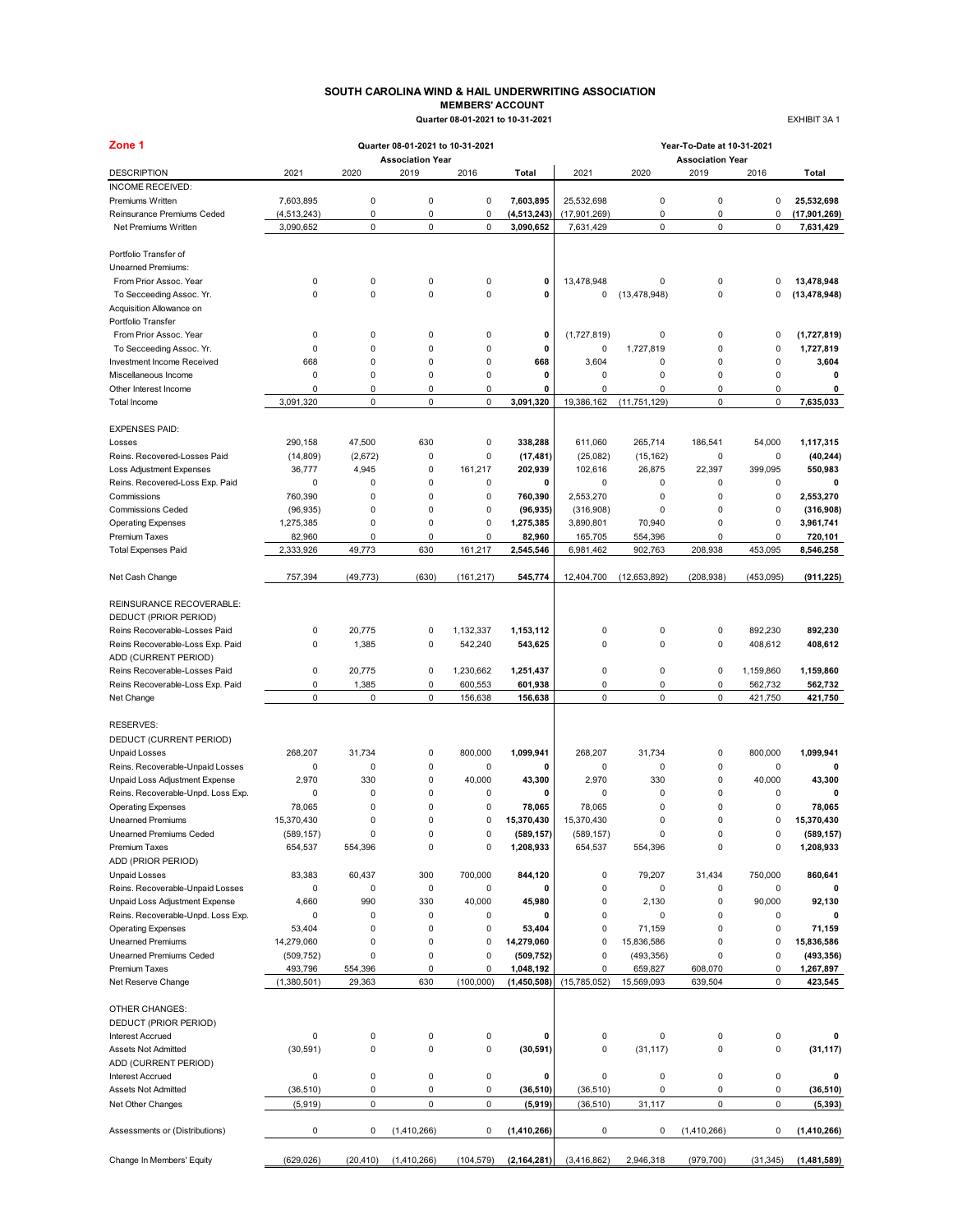### **SOUTH CAROLINA WIND & HAIL UNDERWRITING ASSOCIATION MEMBERS' ACCOUNT Quarter 08-01-2021 to 10-31-2021** EXHIBIT 3A 2

| Zone <sub>2</sub>                              |             |             | Quarter 08-01-2021 to 10-31-2021 |                |               | Year-To-Date at 10-31-2021 |               |                                 |             |               |  |  |
|------------------------------------------------|-------------|-------------|----------------------------------|----------------|---------------|----------------------------|---------------|---------------------------------|-------------|---------------|--|--|
| <b>DESCRIPTION</b>                             | 2021        | 2020        | <b>Association Year</b><br>2019  | 2016           | Total         | 2021                       | 2020          | <b>Association Year</b><br>2019 | 2016        | Total         |  |  |
| <b>INCOME RECEIVED:</b>                        |             |             |                                  |                |               |                            |               |                                 |             |               |  |  |
| Premiums Written                               | 1,872,543   | 0           | $\mathbf 0$                      | 0              | 1,872,543     | 6,205,903                  | 0             | 0                               | 0           | 6,205,903     |  |  |
| Reinsurance Premiums Ceded                     | (1,225,218) | 0           | $\mathbf 0$                      | 0              | (1, 225, 218) | (4,696,579)                | 0             | 0                               | 0           | (4,696,579)   |  |  |
| Net Premiums Written                           | 647,325     | 0           | $\pmb{0}$                        | 0              | 647,325       | 1,509,324                  | $\mathsf 0$   | 0                               | 0           | 1,509,324     |  |  |
| Portfolio Transfer of                          |             |             |                                  |                |               |                            |               |                                 |             |               |  |  |
| Unearned Premiums:                             |             |             |                                  |                |               |                            |               |                                 |             |               |  |  |
| From Prior Assoc. Year                         | 0           | 0           | $\mathbf 0$                      | 0              | 0             | 3,268,279                  | 0             | 0                               | 0           | 3,268,279     |  |  |
| To Secceeding Assoc. Yr.                       | 0           | $\mathbf 0$ | $\mathbf 0$                      | 0              | 0             | 0                          | (3,268,279)   | 0                               | 0           | (3, 268, 279) |  |  |
| Acquisition Allowance on<br>Portfolio Transfer |             |             |                                  |                |               |                            |               |                                 |             |               |  |  |
| From Prior Assoc. Year                         | 0           | 0           | 0                                | 0              | 0             | (418, 949)                 | 0             | 0                               | 0           | (418, 949)    |  |  |
| To Secceeding Assoc. Yr.                       | 0           | $\mathbf 0$ | $\pmb{0}$                        | $\overline{0}$ | 0             | 0                          | 418,949       | 0                               | 0           | 418,949       |  |  |
| Investment Income Received                     | 166         | $\mathbf 0$ | $\pmb{0}$                        | 0              | 166           | 876                        | 0             | 0                               | 0           | 876           |  |  |
| Miscellaneous Income                           | 0           | 0           | $\pmb{0}$                        | 0              | 0             | 0                          | 0             | 0                               | 0           | $\mathbf 0$   |  |  |
| Other Interest Income                          | 0           | 0           | $\mathbf 0$                      | 0              | $\mathbf 0$   | 0                          | $\mathbf 0$   | 0                               | 0           | $\mathbf 0$   |  |  |
| Total Income                                   | 647,491     | 0           | $\mathbf 0$                      | 0              | 647,491       | 4,359,530                  | (2,849,330)   | 0                               | 0           | 1,510,200     |  |  |
| <b>EXPENSES PAID:</b>                          |             |             |                                  |                |               |                            |               |                                 |             |               |  |  |
| Losses                                         | 135,564     | 1           | $\mathbf 0$                      | 0              | 135.565       | 392,908                    | 281,295       | 39,510                          | 0           | 713.713       |  |  |
| Reins. Recovered-Losses Paid                   | (89, 432)   | 0           | $\mathbf 0$                      | 0              | (89, 432)     | (123, 442)                 | (54, 936)     | (4,058)                         | $\mathbf 0$ | (182, 436)    |  |  |
| <b>Loss Adjustment Expenses</b>                | 18,259      | 0           | $\pmb{0}$                        | 0              | 18,259        | 51,808                     | 29,212        | 4,775                           | 345         | 86,140        |  |  |
| Reins. Recovered-Loss Exp. Paid                | (10, 810)   | (3,805)     | $\pmb{0}$                        | 0              | (14, 615)     | (14, 575)                  | (7,500)       | 0                               | (345)       | (22, 420)     |  |  |
| Commissions                                    | 187,254     | 0           | $\mathbf 0$                      | 0              | 187,254       | 620,590                    | 0             | 0                               | 0           | 620,590       |  |  |
| <b>Commissions Ceded</b>                       | (56, 875)   | 0           | $\mathbf 0$                      | 0              | (56, 875)     | (180, 692)                 | 0             | 0                               | 0           | (180, 692)    |  |  |
|                                                |             |             |                                  |                |               |                            |               |                                 |             |               |  |  |
| <b>Operating Expenses</b>                      | 313,546     | 0           | $\pmb{0}$                        | 0              | 313,546       | 945,687                    | 17,273        | 0                               | 0           | 962,960       |  |  |
| <b>Premium Taxes</b>                           | 19,631      | 0           | $\mathbf 0$<br>$\pmb{0}$         | 0<br>0         | 19,631        | 39,477                     | 134,990       | 0                               | 0           | 174,467       |  |  |
| <b>Total Expenses Paid</b>                     | 517,137     | (3,804)     |                                  |                | 513,333       | 1,731,761                  | 400,334       | 40,227                          | 0           | 2,172,322     |  |  |
| Net Cash Change                                | 130,354     | 3,804       | $\pmb{0}$                        | 0              | 134,158       | 2,627,769                  | (3, 249, 664) | (40, 227)                       | 0           | (662, 122)    |  |  |
| REINSURANCE RECOVERABLE:                       |             |             |                                  |                |               |                            |               |                                 |             |               |  |  |
| DEDUCT (PRIOR PERIOD)                          |             |             |                                  |                |               |                            |               |                                 |             |               |  |  |
| Reins Recoverable-Losses Paid                  | 0           | 0           | $\mathbf 0$                      | 0              | 0             | 0                          | 0             | 0                               | 72,311      | 72,311        |  |  |
| Reins Recoverable-Loss Exp. Paid               | 0           | 0           | $\mathbf 0$                      | 0              | 0             | 0                          | $\mathbf 0$   | 0                               | 31,929      | 31,929        |  |  |
| ADD (CURRENT PERIOD)                           | 0           | 0           | $\mathbf 0$                      | 0              |               |                            |               |                                 |             |               |  |  |
| Reins Recoverable-Losses Paid                  | 77,004      | (18, 275)   | $\pmb{0}$                        | 6,837          | 65,566        | 77,004                     | 2,500         | 0                               | 77,639      | 157,143       |  |  |
| Reins Recoverable-Loss Exp. Paid               | 7,435       | (1, 385)    | $\pmb{0}$                        | 3,559          | 9,609         | 7,435                      | 0             | 0                               | 41,380      | 48,815        |  |  |
| Net Change                                     | 84,439      | (19,660)    | $\mathbf 0$                      | 10,396         | 75,175        | 84,439                     | 2,500         | 0                               | 14,779      | 101,718       |  |  |
| <b>RESERVES:</b>                               |             |             |                                  |                |               |                            |               |                                 |             |               |  |  |
| DEDUCT (CURRENT PERIOD)                        |             |             |                                  |                |               |                            |               |                                 |             |               |  |  |
| <b>Unpaid Losses</b>                           | 85,093      | 18,866      | $\pmb{0}$                        | 0              | 103,959       | 85,093                     | 18,866        | 0                               | 0           | 103,959       |  |  |
| Reins. Recoverable-Unpaid Losses               | (3,000)     | $\mathbf 0$ | $\mathbf 0$                      | 0              | (3,000)       | (3,000)                    | 0             | 0                               | 0           | (3,000)       |  |  |
| Unpaid Loss Adjustment Expense                 | 660         | 330         | $\mathbf 0$                      | 0              | 990           | 660                        | 330           | 0                               | 0           | 990           |  |  |
| Reins. Recoverable-Unpd. Loss Exp.             | 0           | 0           | 0                                | 0              | 0             | 0                          | 0             | 0                               | 0           | $\mathbf 0$   |  |  |
| <b>Operating Expenses</b>                      | 18,598      | $\mathbf 0$ | 0                                | 0              | 18,598        | 18,598                     | $\mathbf 0$   | 0                               | 0           | 18,598        |  |  |
| <b>Unearned Premiums</b>                       | 3,659,742   | $\mathbf 0$ | 0                                | $\Omega$       | 3,659,742     | 3,659,742                  | $\mathbf 0$   | 0                               | $\Omega$    | 3,659,742     |  |  |
| Unearned Premiums Ceded                        | (357, 270)  |             |                                  | 0              | (357, 270)    | (357, 270)                 |               |                                 | U           | (357, 270)    |  |  |
| Premium Taxes                                  | 159,090     | (554, 396)  | $\pmb{0}$                        | $\mathsf 0$    | (395, 306)    | 159,090                    | (554, 396)    | 0                               | $\pmb{0}$   | (395, 306)    |  |  |
| ADD (PRIOR PERIOD)                             |             |             |                                  |                |               |                            |               |                                 |             |               |  |  |
| <b>Unpaid Losses</b>                           | 34,793      | 18,566      | 0                                | 0              | 53,359        | 0                          | 58,093        | 21,566                          | 0           | 79,659        |  |  |
| Reins. Recoverable-Unpaid Losses               | (3,000)     | 0           | $\pmb{0}$                        | 0              | (3,000)       | 0                          | (3,000)       | 0                               | 0           | (3,000)       |  |  |
| Unpaid Loss Adjustment Expense                 | 330         | 0           | $\pmb{0}$                        | 0              | 330           | 0                          | 1,650         | 1,000                           | 0           | 2,650         |  |  |
| Reins. Recoverable-Unpd. Loss Exp.             | 0           | 0           | $\mathbf 0$                      | 0              | 0             | 0                          | 0             | 0                               | 0           | 0             |  |  |
| <b>Operating Expenses</b>                      | 12,809      | 0           | 0                                | 0              | 12,809        | 0                          | 17,054        | 0                               | 0           | 17,054        |  |  |
| <b>Unearned Premiums</b>                       | 3,378,781   | 0           | $\mathbf 0$                      | 0              | 3,378,781     | 0                          | 3,789,507     | 0                               | 0           | 3,789,507     |  |  |
| Unearned Premiums Ceded                        | (252, 331)  | 0           | 0                                | $\mathsf 0$    | (252, 331)    | 0                          | (388, 346)    | 0                               | 0           | (388, 346)    |  |  |
| Premium Taxes                                  | 119,349     | (554, 396)  | 0                                | 0              | (435, 047)    | 0                          | 160,662       | (608, 070)                      | 0           | (447, 408)    |  |  |
| Net Reserve Change                             | (272, 182)  | (630)       | $\pmb{0}$                        | 0              | (272, 812)    | (3, 562, 913)              | 4,170,820     | (585, 504)                      | 0           | 22,403        |  |  |
| <b>OTHER CHANGES:</b>                          |             |             |                                  |                |               |                            |               |                                 |             |               |  |  |
| DEDUCT (PRIOR PERIOD)                          |             |             |                                  |                |               |                            |               |                                 |             |               |  |  |
| Interest Accrued                               | 0           | 0           | 0                                | 0              | 0             | 0                          | 0             | 0                               | 0           | 0             |  |  |
| <b>Assets Not Admitted</b>                     | (7, 394)    | 0           | $\pmb{0}$                        | 0              | (7, 394)      | 0                          | (7, 577)      | 0                               | $\mathsf 0$ | (7, 577)      |  |  |
| ADD (CURRENT PERIOD)                           |             |             |                                  |                |               |                            |               |                                 |             |               |  |  |
| Interest Accrued                               | 0           | 0           | $\pmb{0}$                        | $\mathsf 0$    | 0             | 0                          | 0             | 0                               | 0           | 0             |  |  |
| Assets Not Admitted                            | (8, 874)    | 0           | 0                                | 0              | (8, 874)      | (8, 874)                   | 0             | 0                               | 0           | (8, 874)      |  |  |
| Net Other Changes                              | (1,480)     | 0           | 0                                | 0              | (1, 480)      | (8, 874)                   | 7,577         | 0                               | 0           | (1, 297)      |  |  |
| Assessments or (Distributions)                 | 0           | 0           | 190,962                          | 0              | 190,962       | 0                          | 0             | 190,962                         | 0           | 190,962       |  |  |
| Change In Members' Equity                      | (58, 869)   | (16, 486)   | 190,962                          | 10,396         | 126,003       | (859, 579)                 | 931,233       | (434, 769)                      | 14,779      | (348, 336)    |  |  |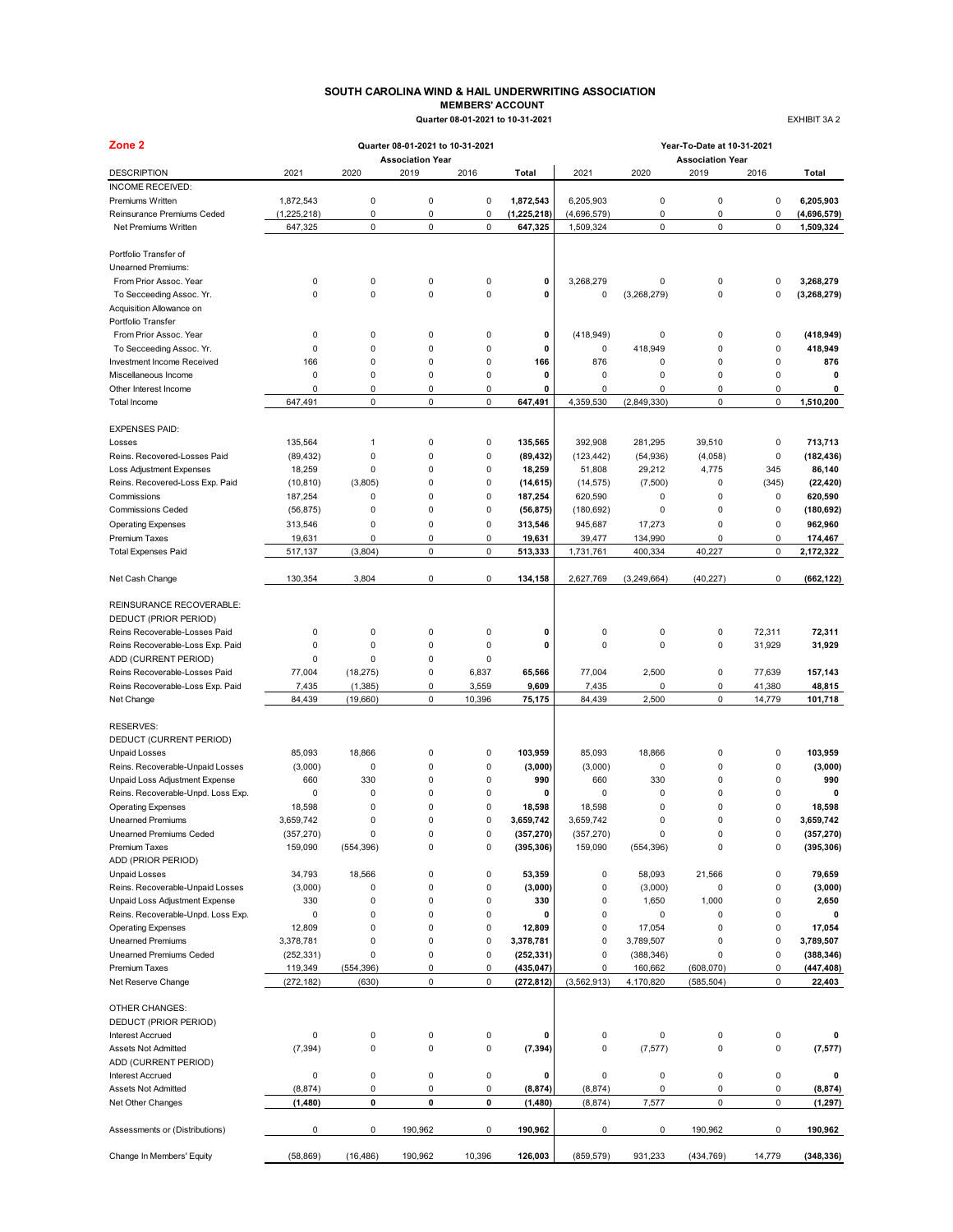## **SOUTH CAROLINA WIND & HAIL UNDERWRITING ASSOCIATION MEMBERS' ACCOUNT FOR UNSETTLED YEARS INCEPTION TO ASSOCIATION QUARTER ENDED OCTOBER 31, 2021**

| <b>Combined Zones</b>                                      |                          |                |                |                        | <b>EXHIBIT 3B</b>        |
|------------------------------------------------------------|--------------------------|----------------|----------------|------------------------|--------------------------|
| <b>DESCRIPTION</b>                                         | 2021                     | 2020           | 2019           | 2016                   | Total                    |
| INCOME RECEIVED:                                           |                          |                |                |                        |                          |
| Premiums Written                                           | 31,738,601               | 32,829,220     | 36,796,841     | 59,233,264             | 160,597,926              |
| Reinsurance Premiums Ceded                                 | (22, 597, 848)           | (23, 344, 433) | (26, 352, 495) | (52,050,124)           | (124, 344, 900)          |
| Net Premiums Written                                       | 9,140,753                | 9,484,787      | 10,444,346     | 7,183,140              | 36,253,026               |
| Portfolio Transfer of                                      |                          |                |                |                        |                          |
| Unearned Premiums:                                         |                          |                |                |                        |                          |
| From Prior Assoc. Year                                     | 16,747,227               | 18,495,373     | 20,703,890     | 35,908,182             | 91,854,672               |
| To Succeeding Assoc. Yr.                                   | 0                        | (16, 747, 227) | (18, 495, 373) | (29,062,067)           | (64, 304, 667)           |
| <b>Acquisition Allowance on</b>                            |                          |                |                |                        |                          |
| Portfolio Transfer                                         |                          |                |                |                        |                          |
| From Prior Assoc. Year                                     | (2, 146, 768)            | (2,505,830)    | (2,925,804)    | (4,560,694)            | (12, 139, 096)           |
| To Secceeding Assoc. Yr.                                   | 0                        | 2,146,768      | 2,505,830      | 3,920,839              | 8,573,437                |
| <b>Investment Income Received</b>                          | 4,480                    | 53,167         | 150,268        | 31,947                 | 239,862                  |
| Miscellaneous Income                                       | 0                        | 0              | 0              | 0                      | 0                        |
| Other Interest Income                                      | 0                        | 0              | 0              | 0                      | 0                        |
| <b>Total Income</b>                                        | 23,745,692               | 10,927,038     | 12,383,157     | 13,421,347             | 60,477,234               |
| EXPENSES PAID:                                             |                          |                |                |                        |                          |
| Losses                                                     | 1,003,968                | 1,679,280      | 1,180,919      | 17,278,219             | 21,142,386               |
| Reins. Recovered-Losses Paid                               | (148, 524)               | (87, 662)      | (89, 153)      | (10, 830, 435)         | (11, 155, 774)           |
| Loss Adjustment Expenses                                   | 154,424                  | 175,712        | 438,067        | 8,783,893              | 9,552,096                |
| Reins. Recovered-Loss Exp. Paid                            | (14, 575)                | (13,095)       | (13, 915)      | (3,411,111)            | (3,452,696)              |
| Commissions                                                | 3,173,860                | 3,282,922      | 3,679,684      | 5,923,326              | 16,059,792               |
| <b>Commissions Ceded</b>                                   | (497,600)                | (508, 877)     | (650, 356)     | (952, 664)             | (2,609,497)              |
| <b>Operating Expenses</b>                                  | 4,836,488                | 4,674,440      | 5,597,218      | 4,109,677              | 19,217,823               |
| Premium Taxes                                              | 205,182                  | 919,366        | 1,021,389      | 1,829,105              | 3,975,042                |
| <b>Total Expenses Paid</b>                                 | 8,713,223                | 10,122,086     | 11,163,853     | 22,730,010             | 52,729,171               |
| Net Cash Change                                            | 15,032,469               | 804,952        | 1,219,304      | (9,308,663)            | 7,748,063                |
| REINSURANCE RECOVERABLE:                                   |                          |                |                |                        |                          |
| ADD (CURRENT PERIOD)                                       |                          |                |                |                        |                          |
|                                                            |                          |                |                |                        |                          |
| Reins Recoverable-Losses Paid                              | 77,004                   | 2,500          | 0              | 1,237,499              | 1,317,003                |
| Reins Recoverable-Loss Exp. Paid<br>Net Change             | 7,435<br>15.116.908      | 0<br>807.452   | 0<br>1.219.304 | 604,112<br>(7.467.052) | 611,547<br>9.676.613     |
|                                                            |                          |                |                |                        |                          |
| RESERVES:<br>DEDUCT (CURRENT PERIOD)                       |                          |                |                |                        |                          |
| <b>Unpaid Losses</b>                                       | 353,300                  | 50,600         | 0              | 800,000                | 1,203,900                |
| Reins. Recoverable-Unpaid Losses                           | (3,000)                  | 0              | 0              | 0                      | (3,000)                  |
| Unpaid Loss Adjustment Expense                             | 3,630                    | 660            | 0              | 40,000                 | 44,290                   |
| Reins. Recoverable-Unpd. Loss Exp.                         | 0                        | 0              | 0              | 0                      | 0                        |
| <b>Operating Expenses</b>                                  | 96,663                   | 0              | 0              | 0                      | 96,663                   |
| <b>Unearned Premiums</b><br><b>Unearned Premiums Ceded</b> | 19,030,172<br>(946, 427) | 0<br>0         | 0<br>0         | 0<br>0                 | 19,030,172<br>(946, 427) |
| Premium Taxes                                              | 813,627                  | 0              | 0              | 0                      | 813,627                  |
| Total Reserves                                             | 19,347,965               | 51,260         | 0              | 840,000                | 20,239,225               |
| OTHER CHANGES:                                             |                          |                |                |                        |                          |
| <b>Interest Accrued</b>                                    | 0                        | 0              | 0              | 0                      | 0                        |
| Assets Not Admitted                                        | (45, 384)                | 0<br>0         | 0<br>0         | 0<br>0                 | (45, 384)                |
| Total Other Changes                                        | (45,384)                 |                |                |                        | (45,384)<br>0            |
| Assessments or (Distributions)                             | 0                        | 0              | $-1,219,304$   | 8,000,000              | 6,780,696                |

Net Members' Equity (4,276,441) 756,192 0 (307,052) (3,827,300)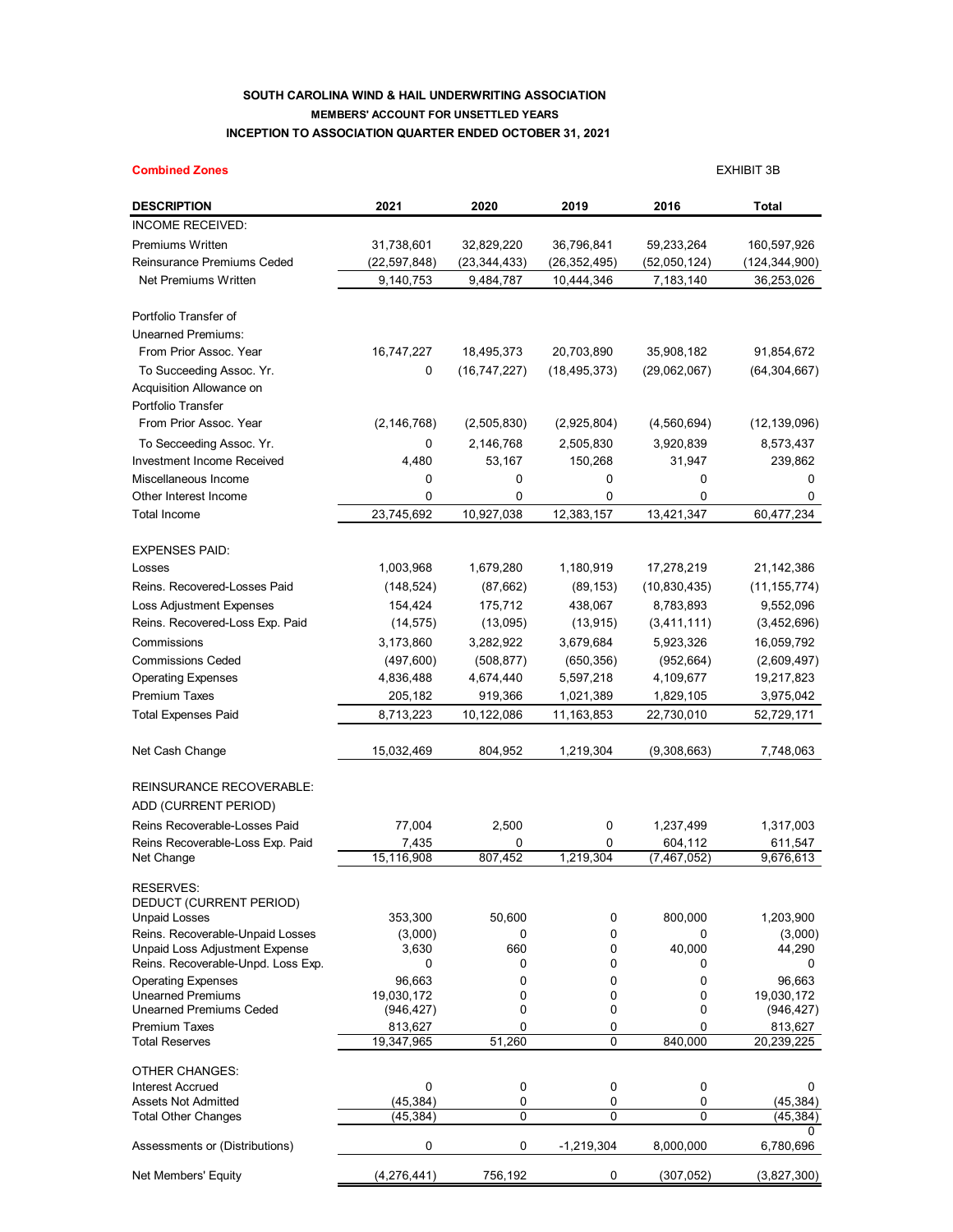## **SOUTH CAROLINA WIND & HAIL UNDERWRITING ASSOCIATION MEMBERS' ACCOUNT FOR UNSETTLED YEARS INCEPTION TO ASSOCIATION QUARTER ENDED OCTOBER 31, 2021**

| Zone 1                                                     |                        |                          |                          | <b>EXHIBIT 3B1</b>       |                              |  |  |
|------------------------------------------------------------|------------------------|--------------------------|--------------------------|--------------------------|------------------------------|--|--|
| <b>DESCRIPTION</b>                                         | 2021                   | 2020                     | 2019                     | 2016                     | <b>Total</b>                 |  |  |
| <b>INCOME RECEIVED:</b>                                    |                        |                          |                          |                          |                              |  |  |
| Premiums Written                                           | 25,532,698             | 26,400,858               | 29,290,286               | 47,609,814               | 128,833,656                  |  |  |
| Reinsurance Premiums Ceded                                 | (17,901,269)           | (18, 353, 791)           | (20, 367, 420)           | (40,602,668)             | (97, 225, 148)               |  |  |
| Net Premiums Written                                       | 7,631,429              | 8,047,067                | 8,922,866                | 7,007,146                | 31,608,508                   |  |  |
| Portfolio Transfer of                                      |                        |                          |                          |                          |                              |  |  |
| <b>Unearned Premiums:</b>                                  |                        |                          |                          |                          |                              |  |  |
| From Prior Assoc. Year                                     | 13,478,948             | 14,743,207               | 16,360,080               | 28,897,651               | 73,479,886                   |  |  |
| To Succeeding Assoc. Yr.                                   | 0                      | (13, 478, 948)           | (14, 743, 207)           | (23, 238, 837)           | (51, 460, 992)               |  |  |
| Acquisition Allowance on                                   |                        |                          |                          |                          |                              |  |  |
| Portfolio Transfer<br>From Prior Assoc. Year               |                        |                          |                          |                          |                              |  |  |
| To Secceeding Assoc. Yr.                                   | (1,727,819)<br>0       | (1,997,471)<br>1,727,819 | (2,320,110)<br>1,997,471 | (3,670,287)<br>3,135,212 | (9,715,687)<br>6,860,502     |  |  |
| Investment Income Received                                 | 3,604                  | 42,756                   | 119,613                  | 25,678                   | 191,651                      |  |  |
| Miscellaneous Income                                       | 0                      | 0                        | 0                        | 0                        | 0                            |  |  |
| Other Interest Income                                      | 0                      | 0                        | 0                        | 0                        | 0                            |  |  |
| <b>Total Income</b>                                        | 19,386,162             | 9,084,430                | 10,336,713               | 12,156,563               | 50,963,868                   |  |  |
|                                                            |                        |                          |                          |                          |                              |  |  |
| <b>EXPENSES PAID:</b>                                      |                        | 1,233,186                |                          | 16,070,690               |                              |  |  |
| Losses<br>Reins. Recovered-Losses Paid                     | 611,060<br>(25,082)    | (15, 162)                | 804,051<br>(23, 863)     | (10, 143, 876)           | 18,718,987<br>(10, 207, 983) |  |  |
| Loss Adjustment Expenses                                   | 102,616                | 118,281                  | 282,578                  | 8,129,006                | 8,632,481                    |  |  |
| Reins. Recovered-Loss Exp. Paid                            | 0                      | 0                        | 0                        | (2,498,257)              | (2,498,257)                  |  |  |
| Commissions                                                | 2,553,270              | 2,640,086                | 2,929,028                | 4,760,981                | 12,883,365                   |  |  |
| <b>Commissions Ceded</b>                                   | (316,908)              | (283, 378)               | (334, 933)               | (507, 593)               | (1,442,812)                  |  |  |
| <b>Operating Expenses</b>                                  | 3,890,801              | 3,759,128                | 4,455,386                | 3,303,228                | 15,408,543                   |  |  |
| <b>Premium Taxes</b>                                       | 165,705                | 739,913                  | 814,200                  | 1,470,177                | 3,189,995                    |  |  |
| <b>Total Expenses Paid</b>                                 | 6,981,462              | 8,192,054                | 8,926,447                | 20,584,355               | 44,684,318                   |  |  |
| Net Cash Change                                            | 12,404,700             | 892,376                  | 1,410,266                | (8,427,792)              | 6,279,550                    |  |  |
| <b>REINSURANCE RECOVERABLE:</b>                            |                        |                          |                          |                          |                              |  |  |
| ADD (CURRENT PERIOD)                                       |                        |                          |                          |                          |                              |  |  |
| Reins Recoverable-Losses Paid                              | 0                      | 0                        | 0                        | 1,159,860                | 1,159,860                    |  |  |
| Reins Recoverable-Loss Exp. Paid                           | 0                      | 0                        | 0                        | 562,732                  | 562,732                      |  |  |
| Net Change                                                 | 12,404,700             | 892,376                  | 1,410,266                | (6,705,200)              | 8,002,142                    |  |  |
| RESERVES:                                                  |                        |                          |                          |                          |                              |  |  |
| DEDUCT (CURRENT PERIOD)                                    | 0                      | 0                        | 0                        | 0                        | 0                            |  |  |
| <b>Unpaid Losses</b>                                       | 268,207                | 31,734                   | 0                        | 800,000                  | 1,099,941                    |  |  |
| Reins. Recoverable-Unpaid Losses                           | 0                      | 0                        | 0                        | 0                        | 0                            |  |  |
| Unpaid Loss Adjustment Expense                             | 2,970                  | 330                      | 0                        | 40,000                   | 43,300                       |  |  |
| Reins. Recoverable-Unpd. Loss Exp.                         | 0                      | 0                        | 0                        | 0                        | 0                            |  |  |
| <b>Operating Expenses</b>                                  | 78,065                 | 0                        | 0                        | 0                        | 78,065                       |  |  |
| <b>Unearned Premiums</b><br><b>Unearned Premiums Ceded</b> | 15,370,430             | 0                        | 0<br>0                   | 0                        | 15,370,430                   |  |  |
| <b>Premium Taxes</b>                                       | (589, 157)<br>654,537  | 0<br>554,396             | 0                        | 0<br>0                   | (589, 157)<br>1,208,933      |  |  |
| <b>Total Reserves</b>                                      | 15,785,052             | 586,460                  | 0                        | 840,000                  | 17,211,512                   |  |  |
|                                                            |                        |                          |                          |                          |                              |  |  |
| <b>OTHER CHANGES:</b>                                      |                        |                          |                          |                          |                              |  |  |
| <b>Interest Accrued</b>                                    | 0                      | 0                        | 0                        | 0                        | 0                            |  |  |
| <b>Assets Not Admitted</b><br><b>Total Other Changes</b>   | (36, 510)<br>(36, 510) | 0<br>0                   | 0<br>0                   | 0<br>0                   | (36, 510)<br>(36, 510)       |  |  |
|                                                            |                        |                          |                          |                          |                              |  |  |
| Assessments or (Distributions)                             | 0                      | 0                        | $-1,410,266$             | 6,550,225                | 5,139,959                    |  |  |
| Net Members' Equity                                        | (3,416,862)            | 305,916                  | 0                        | (994, 975)               | (4, 105, 921)                |  |  |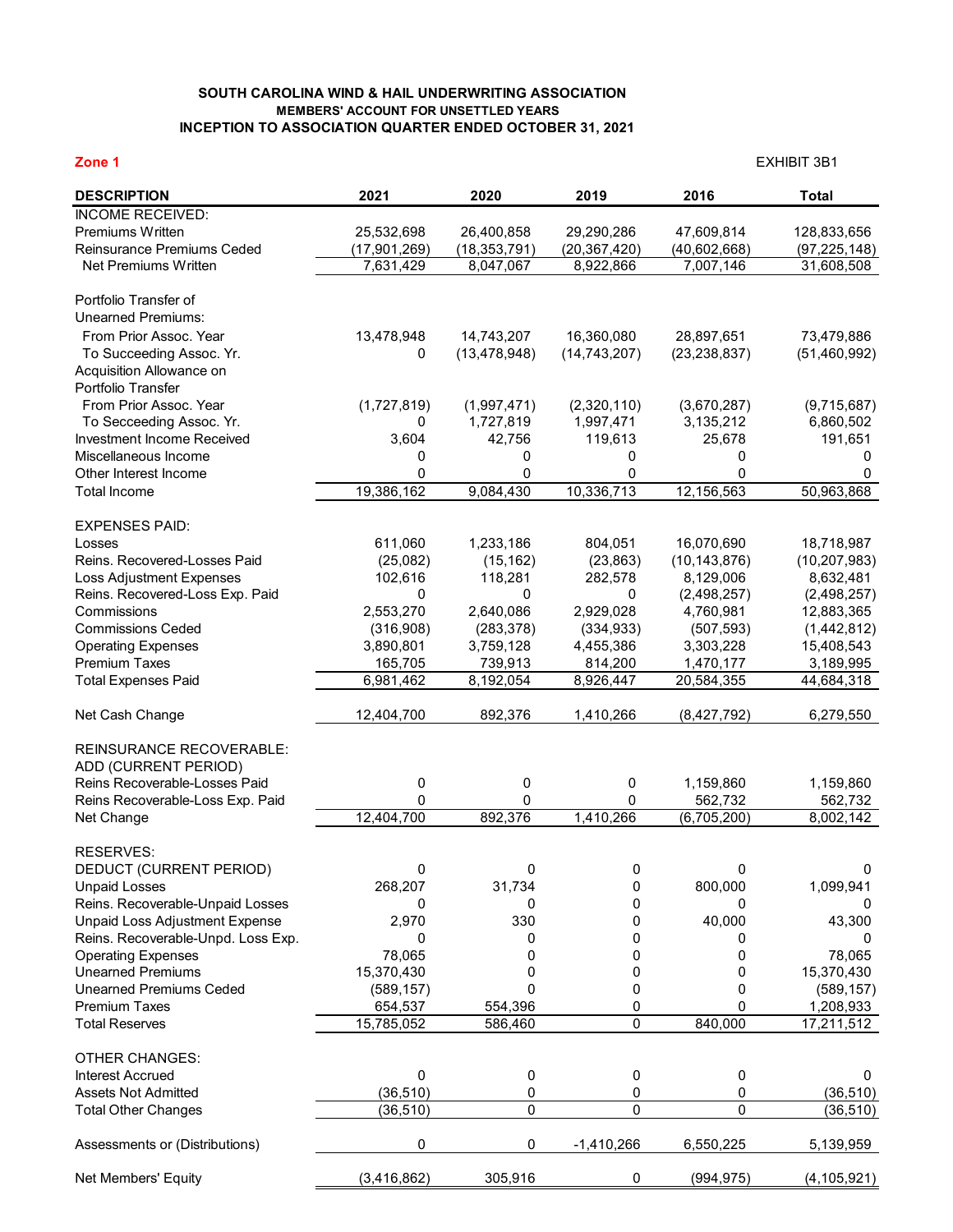## **SOUTH CAROLINA WIND & HAIL UNDERWRITING ASSOCIATION MEMBERS' ACCOUNT FOR UNSETTLED YEARS INCEPTION TO ASSOCIATION QUARTER ENDED OCTOBER 31, 2021**

| Zone 2                                             |             |             |             | <b>EXHIBIT 3B2</b> |                          |  |  |
|----------------------------------------------------|-------------|-------------|-------------|--------------------|--------------------------|--|--|
| <b>DESCRIPTION</b>                                 | 2021        | 2020        | 2019        | 2016               | <b>Total</b>             |  |  |
| <b>INCOME RECEIVED:</b>                            |             |             |             |                    |                          |  |  |
| Premiums Written                                   | 6,205,903   | 6,428,362   | 7,506,555   | 11,623,450         | 31,764,270               |  |  |
| Reinsurance Premiums Ceded                         | (4,696,579) | (4,990,642) | (5,985,075) | (11, 447, 456)     | (27, 119, 752)           |  |  |
| Net Premiums Written                               | 1,509,324   | 1,437,720   | 1,521,480   | 175,994            | 4,644,518                |  |  |
| Portfolio Transfer of                              |             |             |             |                    |                          |  |  |
| <b>Unearned Premiums:</b>                          |             |             |             |                    |                          |  |  |
| From Prior Assoc. Year                             | 3,268,279   | 3,752,166   | 4,343,810   | 7,010,531          | 18,374,786               |  |  |
| To Succeeding Assoc. Yr.                           | 0           | (3,268,279) | (3,752,166) | (5,823,230)        | (12, 843, 675)           |  |  |
| Acquisition Allowance on                           |             |             |             |                    |                          |  |  |
| Portfolio Transfer                                 |             |             |             |                    |                          |  |  |
| From Prior Assoc. Year                             | (418, 949)  | (508, 359)  | (605, 694)  | (890, 407)         | (2,423,409)              |  |  |
| To Secceeding Assoc. Yr.                           | 0           | 418,949     | 508,359     | 785,627            | 1,712,935                |  |  |
| Investment Income Received<br>Miscellaneous Income | 876         | 10,411      | 30,655      | 6,269              | 48,211                   |  |  |
| Other Interest Income                              | 0<br>0      | 0<br>0      | 0<br>0      | 0<br>0             | 0<br>0                   |  |  |
| <b>Total Income</b>                                | 4,359,530   | 1,842,608   | 2,046,444   | 1,264,784          | 9,513,366                |  |  |
|                                                    |             |             |             |                    |                          |  |  |
| <b>EXPENSES PAID:</b>                              |             |             |             |                    |                          |  |  |
| Losses                                             | 392,908     | 446,094     | 376,868     | 1,207,529          | 2,423,399                |  |  |
| Reins. Recovered-Losses Paid                       | (123, 442)  | (72, 500)   | (65, 290)   | (686, 559)         | (947, 791)               |  |  |
| <b>Loss Adjustment Expenses</b>                    | 51,808      | 57,431      | 155,489     | 654,888            | 919,616                  |  |  |
| Reins. Recovered-Loss Exp. Paid                    | (14, 575)   | (13,095)    | (13, 915)   | (912, 854)         | (954, 439)               |  |  |
| Commissions                                        | 620,590     | 642,836     | 750,656     | 1,162,345          | 3,176,427                |  |  |
| <b>Commissions Ceded</b>                           | (180, 692)  | (225, 499)  | (315, 423)  | (445, 071)         | (1, 166, 685)            |  |  |
| <b>Operating Expenses</b>                          | 945,687     | 915,312     | 1,141,832   | 806,449            | 3,809,280                |  |  |
| <b>Premium Taxes</b>                               | 39,477      | 179,453     | 207,189     | 358,928            | 785,047                  |  |  |
| <b>Total Expenses Paid</b>                         | 1,731,761   | 1,930,032   | 2,237,406   | 2,145,655          | 8,044,853                |  |  |
| Net Cash Change                                    | 2,627,769   | (87, 424)   | (190, 962)  | (880, 871)         | 1,468,513                |  |  |
| <b>REINSURANCE RECOVERABLE:</b>                    |             |             |             |                    |                          |  |  |
| ADD (CURRENT PERIOD)                               |             |             |             |                    |                          |  |  |
| Reins Recoverable-Losses Paid                      | 77,004      | 2,500       | 0           | 77,639             | 157,143                  |  |  |
| Reins Recoverable-Loss Exp. Paid                   | 7,435       | 0           | 0           | 41,380             | 48,815                   |  |  |
| Net Change                                         | 2,712,208   | (84, 924)   | (190, 962)  | (761, 852)         | 1,674,471                |  |  |
| RESERVES:                                          |             |             |             |                    |                          |  |  |
| DEDUCT (CURRENT PERIOD)                            |             |             |             |                    |                          |  |  |
| <b>Unpaid Losses</b>                               | 85,093      | 18,866      | 0           | 0                  | 103,959                  |  |  |
| Reins. Recoverable-Unpaid Losses                   | (3,000)     | 0           | 0           | 0                  | (3,000)                  |  |  |
| Unpaid Loss Adjustment Expense                     | 660         | 330         | 0           | 0                  | 990                      |  |  |
| Reins. Recoverable-Unpd. Loss Exp.                 | 0           | 0           | 0           | 0                  | $\mathbf{0}$             |  |  |
| <b>Operating Expenses</b>                          | 18,598      | 0           | 0           | 0                  | 18,598                   |  |  |
| <b>Unearned Premiums</b>                           | 3,659,742   | 0           | 0           | 0                  | 3,659,742                |  |  |
| <b>Unearned Premiums Ceded</b>                     | (357, 270)  | 0           | 0           | 0                  | (357, 270)               |  |  |
| <b>Premium Taxes</b><br><b>Total Reserves</b>      | 159,090     | (554, 396)  | 0           | 0                  | (395, 306)               |  |  |
|                                                    | 3,562,913   | (535, 200)  | 0           | 0                  | 3,027,713                |  |  |
| <b>OTHER CHANGES:</b>                              |             |             |             |                    |                          |  |  |
| <b>Interest Accrued</b>                            | 0           | 0           | 0           | 0                  | 0                        |  |  |
| <b>Assets Not Admitted</b>                         | (8, 874)    | 0           | 0           | 0                  | (8, 874)                 |  |  |
| <b>Total Other Changes</b>                         | (8, 874)    | 0           | 0           | 0                  | (8, 874)<br><sup>0</sup> |  |  |
| Assessments or (Distributions)                     | 0           | 0           | 190,962     | 1,449,775          | 1,640,737                |  |  |
| Net Members' Equity                                | (859, 579)  | 450,276     | 0           | 687,924            | 278,621                  |  |  |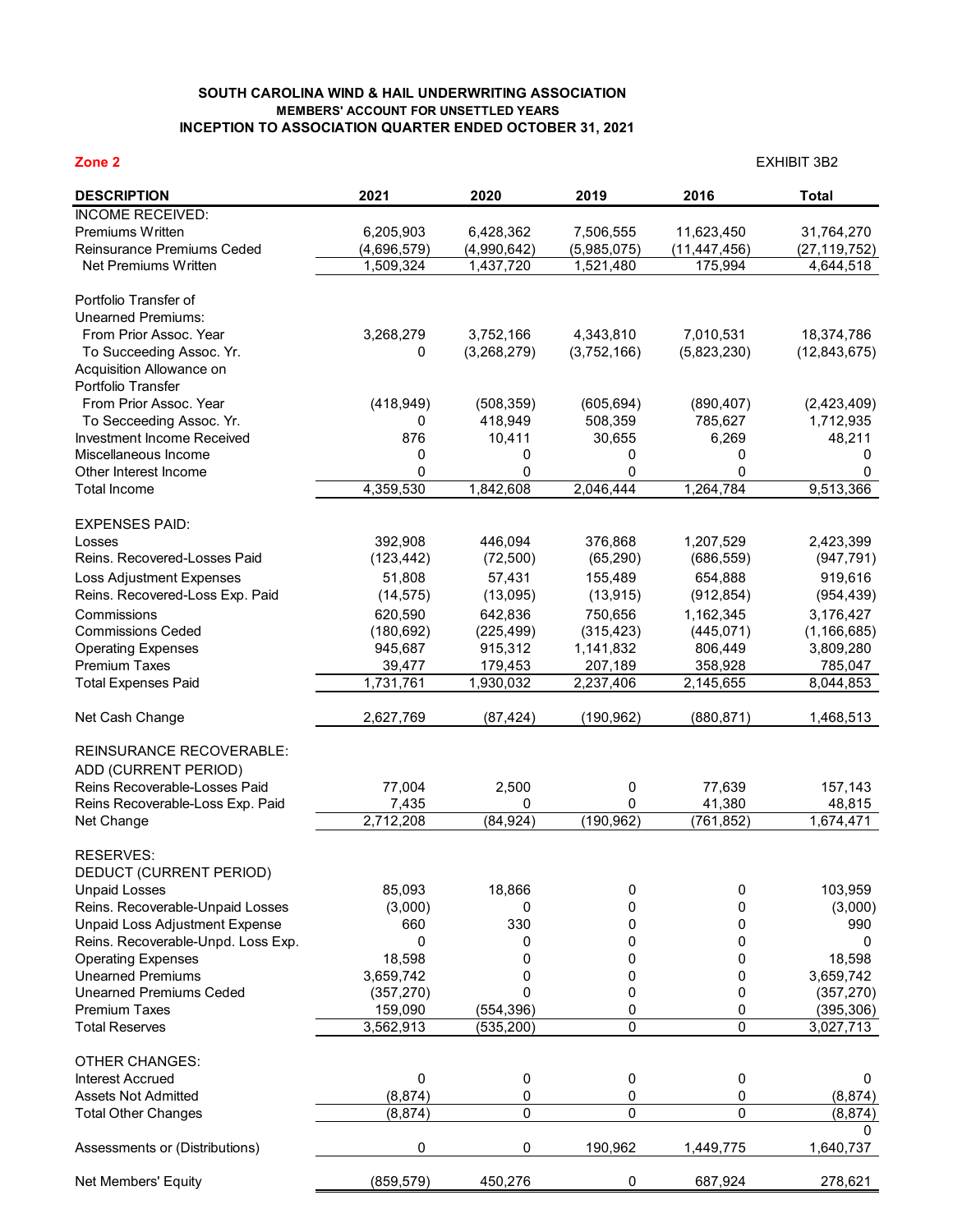# **SOUTH CAROLINA WIND & HAIL UNDERWRITING ASSOCIATION STATISTICAL REPORT OF PREMIUMS QUARTER ENDED OCTOBER 31, 2021**

**EXHIBIT 4A**

| <b>DESCRIPTION</b>                              | <b>QUARTER</b><br>08-01-2021<br>10-31-2021 | <b>YEAR-TO-DATE</b><br>11-01-2020<br>10-31-2021 |
|-------------------------------------------------|--------------------------------------------|-------------------------------------------------|
| <b>PREMIUMS WRITTEN:</b>                        |                                            |                                                 |
| Allied Lines (Windstorm & Hail)                 | 9,476,438                                  | 31,738,601                                      |
| <b>Reinsurance Premium Ceded</b>                | (5,738,461)                                | (22, 597, 848)                                  |
| <b>Net Premiums Written</b>                     | 3,737,977                                  | 9,140,753                                       |
| <b>UNEARNED PREMIUMS (PRIOR PERIOD):</b>        |                                            |                                                 |
| Allied Lines (Windstorm & Hail)                 | 16,063,811                                 | 18,669,902                                      |
| Advance Premiums (On Policies Not Yet In Force) | 1,594,030                                  | 956,191                                         |
| <b>Reinsurance Premium Ceded</b>                | (762, 083)                                 | (881, 702)                                      |
| <b>Net Prior Unearned</b>                       | 16,895,758                                 | 18,744,391                                      |
| <b>UNEARNED PREMIUMS (CURRENT PERIOD):</b>      |                                            |                                                 |
| Allied Lines (Windstorm & Hail)                 | 18,000,316                                 | 18,000,316                                      |
| Advance Premiums (On Policies Not Yet In Force) | 1,029,856                                  | 1,029,856                                       |
| <b>Reinsurance Premium Ceded</b>                | (946,427)                                  | (946, 427)                                      |
| <b>Net Current Unearned</b>                     | 18,083,745                                 | 18,083,745                                      |
| <b>EARNED PREMIUMS</b>                          |                                            |                                                 |
| Allied Lines (Windstorm & Hail)                 | 2,549,990                                  | 9,801,399                                       |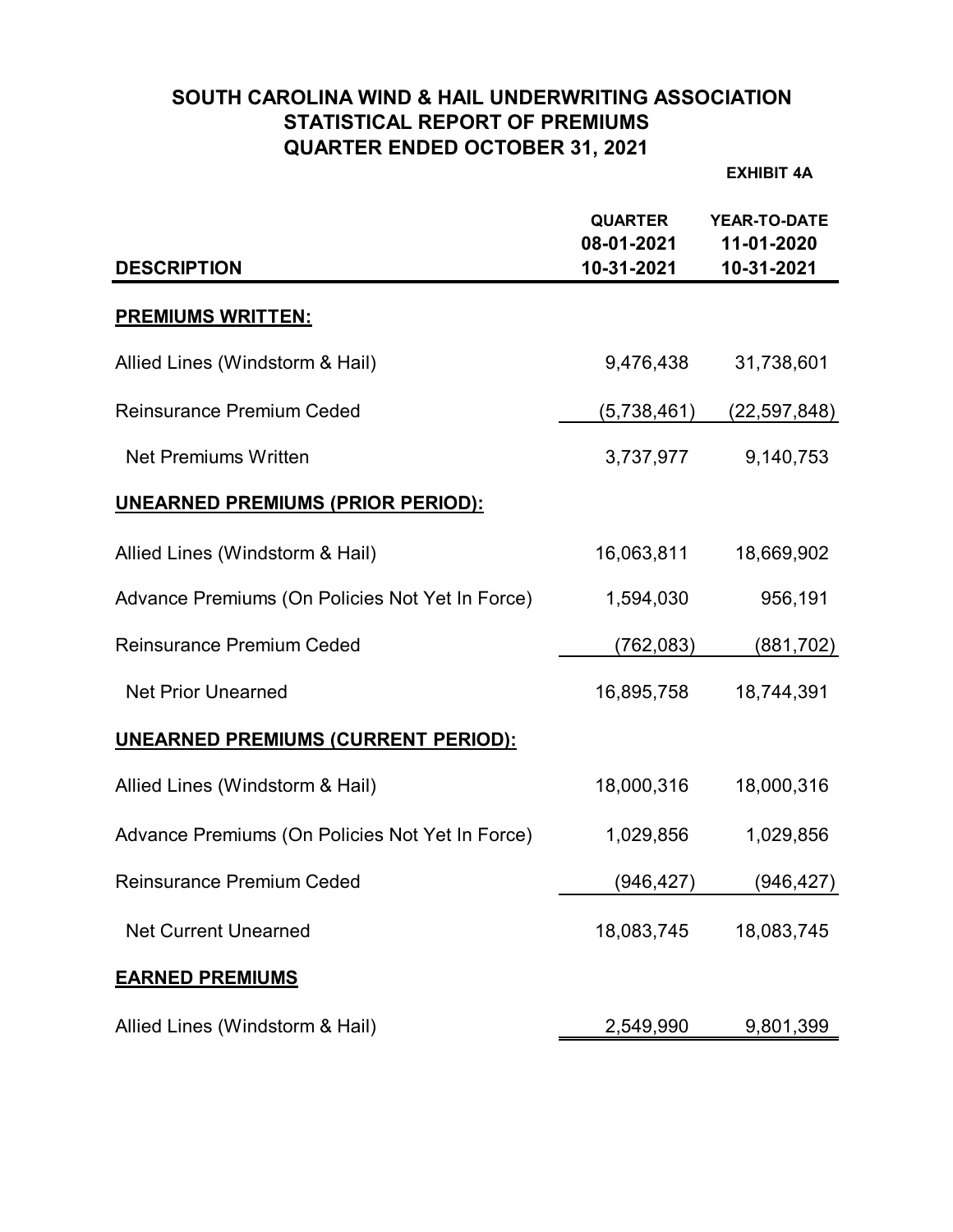## **SOUTH CAROLINA WIND & HAIL UNDERWRITING ASSOCIATION STATISTICAL REPORT OF LOSSES QUARTER ENDED OCTOBER 31, 2021 EXHIBIT 4B**

|                                            |             | Quarter 08-01-2021 to 10-31-2021 |                         |             |               |            | Year-To-Date 11-01-2020 to 10-31-2021 |                         |            |                             |
|--------------------------------------------|-------------|----------------------------------|-------------------------|-------------|---------------|------------|---------------------------------------|-------------------------|------------|-----------------------------|
|                                            |             |                                  | <b>Association Year</b> |             |               |            |                                       | <b>Association Year</b> |            |                             |
|                                            | 2021        | 2020                             | 2019                    | 2016        | Total         | 2021       | 2020                                  | 2019                    | 2016       | Total                       |
| <b>PAID LOSSES</b>                         |             |                                  |                         |             |               |            |                                       |                         |            |                             |
| Allied Lines (Windstom & Hail)             | 425,722     | 47,501                           | 630                     | 0           | 473,853       | 1,003,968  | 547,009                               | 226,051                 | 54,000     | 1,831,028                   |
| <b>REINSURANCE RECOVERED</b>               |             |                                  |                         |             |               |            |                                       |                         |            |                             |
| <b>Reins. Recovered-Paid Losses</b>        | (104, 241)  | (2,672)                          | 0                       | 0           | (106, 913)    | (148, 524) | (70,098)                              | (4,058)                 | 0          | (222, 680)                  |
| <b>REINSURANCE RECOVERABLE:</b>            |             |                                  |                         |             |               |            |                                       |                         |            |                             |
| (CURRENT PERIOD)                           |             |                                  |                         |             |               |            |                                       |                         |            |                             |
| <b>Reins. Recoverable-Paid Losses</b>      | (77,004)    | (2,500)                          | 0                       | (1,237,499) | (1, 317, 003) | (77,004)   | (2,500)                               | 0                       |            | $(1,237,499)$ $(1,317,003)$ |
| <b>REINSURANCE RECOVERABLE:</b>            |             |                                  |                         |             |               |            |                                       |                         |            |                             |
| (PRIOR PERIOD)                             |             |                                  |                         |             |               |            |                                       |                         |            |                             |
| <b>Reins. Recoverable-Paid Losses</b>      | $\mathbf 0$ | 20.775                           | 0                       | 1.132.337   | 1,153,112     | 0          | $\Omega$                              | $\Omega$                | 964.541    | 964,541                     |
| <b>Total Paid Loss Net of Reinsurance</b>  | 244,477     | 63,104                           | 630                     | (105, 162)  | 203,049       | 778,440    | 474,411                               | 221,993                 | (218, 958) | 1,255,886                   |
| <b>OUTSTANDING LOSSES (CURRENT PERIOD)</b> |             |                                  |                         |             |               |            |                                       |                         |            |                             |
| Allied Lines (Windstorm & Hail)            | 3,300       | 600                              | 0                       | 200,000     | 203,900       | 3,300      | 600                                   | 0                       | 200,000    | 203,900                     |
| <b>REINSURANCE RECOVERABLE:</b>            |             |                                  |                         |             |               |            |                                       |                         |            |                             |
| Reins. Recoverable-Unpaid Losses           | (3,000)     | 0                                | 0                       | 0           | (3,000)       | (3,000)    | 0                                     | 0                       | 0          | (3,000)                     |
| Outstanding Losses Net of Reins.           | 300         | 600                              | $\mathbf{0}$            | 200,000     | 200,900       | 300        | 600                                   | 0                       | 200,000    | 200,900                     |
|                                            |             |                                  |                         |             |               |            |                                       |                         |            |                             |
| <b>OUTSTANDING LOSSES (PRIOR PERIOD)</b>   |             |                                  |                         |             |               |            |                                       |                         |            |                             |
| Allied Lines (Windstorm & Hail)            | 18,176      | 29,003                           | 300                     | 200,000     | 247,479       | 0          | 37,300                                | 3,000                   | 250,000    | 290,300                     |
| <b>REINSURANCE RECOVERABLE:</b>            |             |                                  |                         |             |               |            |                                       |                         |            |                             |
| Reins. Recoverable-Unpaid Losses           | (3,000)     | $\mathbf 0$                      | 0                       | 0           | (3,000)       | 0          | (3,000)                               | 0                       | 0          | (3,000)                     |
| Outstanding Losses Net of Reins.           | 15,176      | 29,003                           | 300                     | 200,000     | 244,479       | 0          | 34,300                                | 3,000                   | 250,000    | 287,300                     |
| <b>INCURRED LOSSES:</b>                    |             |                                  |                         |             |               |            |                                       |                         |            |                             |
| Allied Lines (Windstorm & Hail)            | 479,601     | 34,701                           | 330                     | (5, 162)    | 509,470       | 1,128,740  | 390,711                               | 168,993                 | (168, 958) | 1,519,486                   |
|                                            |             |                                  |                         |             |               |            |                                       |                         |            |                             |
| <b>IBNR (CURRENT PERIOD)</b>               |             |                                  |                         |             |               |            |                                       |                         |            |                             |
| Allied Lines (Windstorm & Hail)            | 350.000     | 50.000                           | $\mathbf 0$             | 600.000     | 1,000,000     | 350,000    | 50,000                                | 0                       | 600.000    | 1,000,000                   |
|                                            |             |                                  |                         |             |               |            |                                       |                         |            |                             |
| <b>IBNR (PRIOR PERIOD)</b>                 |             |                                  |                         |             |               |            |                                       |                         |            |                             |
| Allied Lines (Windstorm & Hail)            | 100,000     | 50,000                           | 0                       | 500,000     | 650,000       | 0          | 100.000                               | 50,000                  | 500,000    | 650,000                     |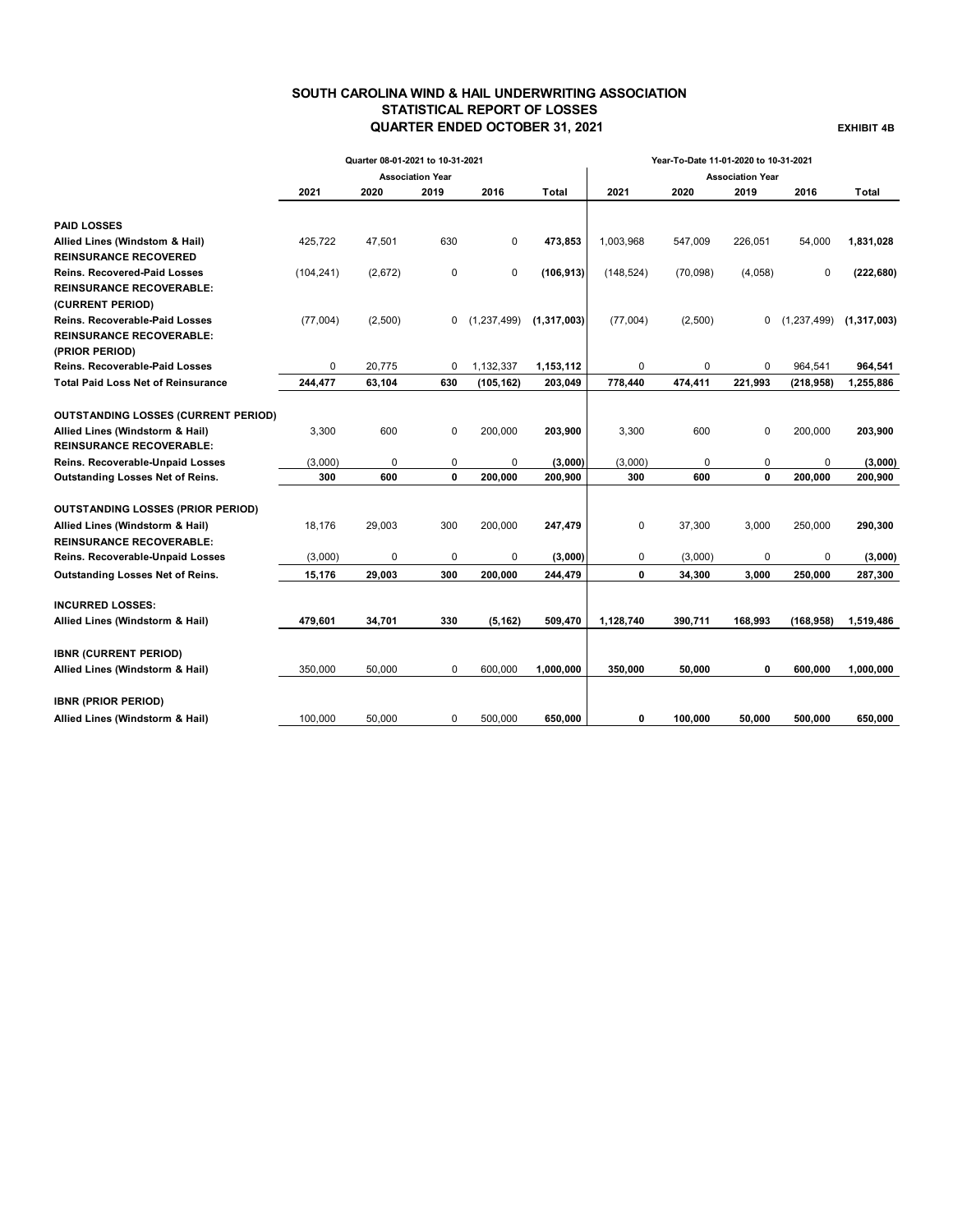## **SOUTH CAROLINA WIND & HAIL UNDERWRITING ASSOCIATION STATISTICAL REPORT OF LOSS ADJUSTMENT EXPENSES QUARTER ENDED OCTOBER 31, 2021 EXHIBIT 4C**

|                                                | Quarter 08-01-2021 to 10-31-2021 |         |                         |            |            | Year-To-Date 11-01-2020 to 10-31-2021 |             |                         |            |            |
|------------------------------------------------|----------------------------------|---------|-------------------------|------------|------------|---------------------------------------|-------------|-------------------------|------------|------------|
|                                                |                                  |         | <b>Association Year</b> |            |            |                                       |             | <b>Association Year</b> |            |            |
|                                                | 2021                             | 2020    | 2019                    | 2016       | Total      | 2021                                  | 2020        | 2019                    | 2016       | Total      |
|                                                |                                  |         |                         |            |            |                                       |             |                         |            |            |
| <b>LOSS EXPENSES PAID</b>                      |                                  |         |                         |            |            |                                       |             |                         |            |            |
| Allied Lines (Windstom & Hail)                 | 55,036                           | 4,945   | 0                       | 161,217    | 221,198    | 154,424                               | 56,087      | 27,172                  | 399,440    | 637,123    |
| <b>REINSURANCE RECOVERED</b>                   |                                  |         |                         |            |            |                                       |             |                         |            |            |
| Reins. Recovered-Paid Loss Expense             | (10, 810)                        | (3,805) | 0                       | 0          | (14, 615)  | (14, 575)                             | (7,500)     | 0                       | (345)      | (22, 420)  |
| <b>REINSURANCE RECOVERABLE:</b>                |                                  |         |                         |            |            |                                       |             |                         |            |            |
| (CURRENT PERIOD)                               |                                  |         |                         |            |            |                                       |             |                         |            |            |
| Reins. Recoverable-Paid Loss Expense           | (7, 435)                         | 0       | 0                       | (604, 112) | (611, 547) | (7, 435)                              | $\mathsf 0$ | $\mathbf 0$             | (604, 112) | (611, 547) |
| <b>REINSURANCE RECOVERABLE:</b>                |                                  |         |                         |            |            |                                       |             |                         |            |            |
| (PRIOR PERIOD)                                 |                                  |         |                         |            |            |                                       |             |                         |            |            |
| Reins. Recoverable-Paid Loss Expense           | $\Omega$                         | 1,385   | 0                       | 542.240    | 543,625    | 0                                     | $\mathbf 0$ | $\Omega$                | 440.541    | 440,541    |
| Total Paid Loss Adj Expense Net of Reinsurance | 36,791                           | 2,525   | 0                       | 99,345     | 138,661    | 132,414                               | 48.587      | 27,172                  | 235,524    | 443,697    |
| UNPAID LOSS ADJUSTMENT EXP (CURRENT PERIOD)    |                                  |         |                         |            |            |                                       |             |                         |            |            |
| Allied Lines (Windstorm & Hail)                | 3,630                            | 660     | 0                       | 40,000     | 44,290     | 3,630                                 | 660         | $\mathbf 0$             | 40,000     | 44,290     |
| <b>REINSURANCE RECOVERABLE:</b>                |                                  |         |                         |            |            |                                       |             |                         |            |            |
| Reins. Recoverable-Unpaid Loss Exp.            | 0                                | 0       | 0                       | 0          | 0          | 0                                     | 0           | 0                       | 0          | 0          |
| Outstanding Loss Expense Net of Reins.         | 3,630                            | 660     | 0                       | 40,000     | 44,290     | 3,630                                 | 660         | $\mathbf{0}$            | 40,000     | 44,290     |
| UNPAID LOSS ADJUSTMENT EXP (PRIOR PERIOD)      |                                  |         |                         |            |            |                                       |             |                         |            |            |
| Allied Lines (Windstorm & Hail)                | 4,990                            | 990     | 330                     | 40,000     | 46,310     | $\mathbf 0$                           | 3,780       | 1,000                   | 90,000     | 94,780     |
| <b>REINSURANCE RECOVERABLE:</b>                |                                  |         |                         |            |            |                                       |             |                         |            |            |
| Reins. Recoverable-Unpaid Loss Exp.            | 0                                | 0       | 0                       | 0          | 0          | 0                                     | 0           | 0                       | $\Omega$   | 0          |
| Outstanding Loss Expense Net of Reins.         | 4,990                            | 990     | 330                     | 40,000     | 46,310     | $\mathbf{0}$                          | 3,780       | 1,000                   | 90,000     | 94,780     |
| <b>INCURRED LOSS EXPENSES:</b>                 |                                  |         |                         |            |            |                                       |             |                         |            |            |
| Allied Lines (Windstorm & Hail)                | 35,431                           | 2,195   | (330)                   | 99,345     | 136,641    | 136,044                               | 45,467      | 26,172                  | 185,524    | 393,207    |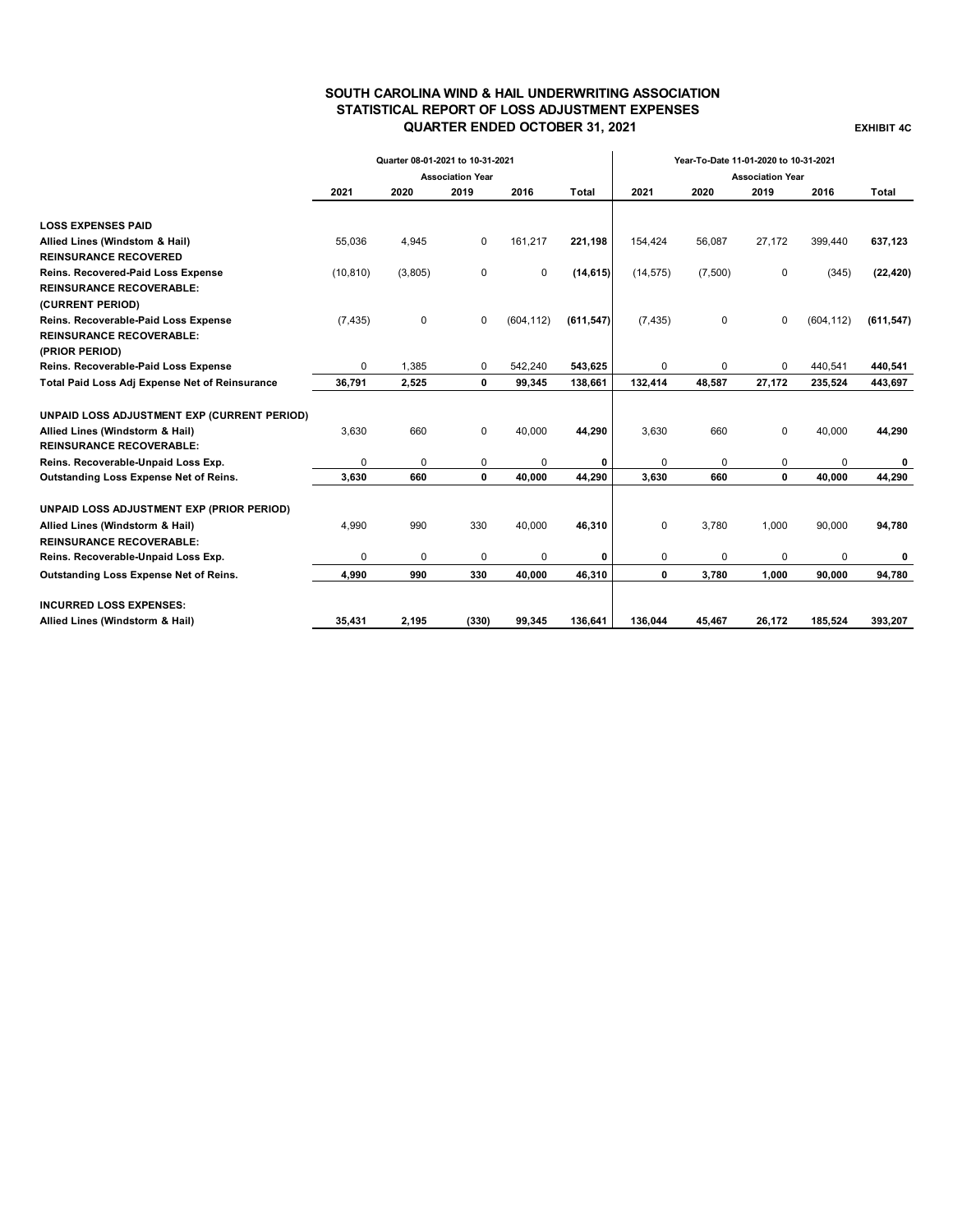# **SOUTH CAROLINA WIND & HAIL UNDERWRITING ASSOCIATION CUMULATIVE REPORT OF CATASTROPHE LOSSES PERIOD FROM OCTOBER 1, 2016 TO OCTOBER 31, 2021**

EXHIBIT 5

|                       | <b>HURRICANE MATTHEW</b> |                |              |               |             |             |                |                |             |  |
|-----------------------|--------------------------|----------------|--------------|---------------|-------------|-------------|----------------|----------------|-------------|--|
| <b>CAT</b>            | <b>FISCAL</b>            | <b>DATE</b>    | Wind         | <b>TOTAL</b>  | <b>PAID</b> | <b>CASE</b> | <b>PAID</b>    | O/S            |             |  |
| <b>NUMBER</b>         | <b>LOSS YR</b>           | <b>OF LOSS</b> | Zone         | <b>CLAIMS</b> | <b>LOSS</b> | O/S         | <b>ADJ EXP</b> | <b>ADJ EXP</b> | <b>IBNR</b> |  |
| 904                   | 2016                     | Oct 7-8 '16    | 1            | 3,391         | 15,674,643  | 200,000     | 7,870,588      | 0              | 600,000     |  |
|                       |                          |                | 2            | 684           | 1,137,751   | 0           | 648,777        | 0              | 0           |  |
|                       |                          |                | <b>TOTAL</b> | 4,075         | 16,812,394  | 200,000     | 8,519,365      | 0              | 600,000     |  |
| <b>HURRICANE IRMA</b> |                          |                |              |               |             |             |                |                |             |  |
|                       | <b>FISCAL</b>            |                |              |               |             |             |                |                |             |  |
| <b>CAT</b>            | <b>ACCIDENT</b>          | <b>DATE</b>    | Wind         | <b>TOTAL</b>  | <b>PAID</b> | <b>CASE</b> | <b>PAID</b>    | O/S            |             |  |
| <b>NUMBER</b>         | <b>YEAR</b>              | <b>OF LOSS</b> | Zone         | <b>CLAIMS</b> | <b>LOSS</b> | O/S         | <b>ADJ EXP</b> | <b>ADJ EXP</b> | <b>IBNR</b> |  |
| N/A                   | 2017                     | Sep 6-12 '17   | 1            | 143           | 247,804     | 0           | 132.945        | 0              | 0           |  |
|                       |                          |                | 2            | 57            | 179,153     | 0           | 50.979         | 0              | 0           |  |
|                       |                          |                | <b>TOTAL</b> | 200           | 426,957     | 0           | 183,924        | 0              | $\mathbf 0$ |  |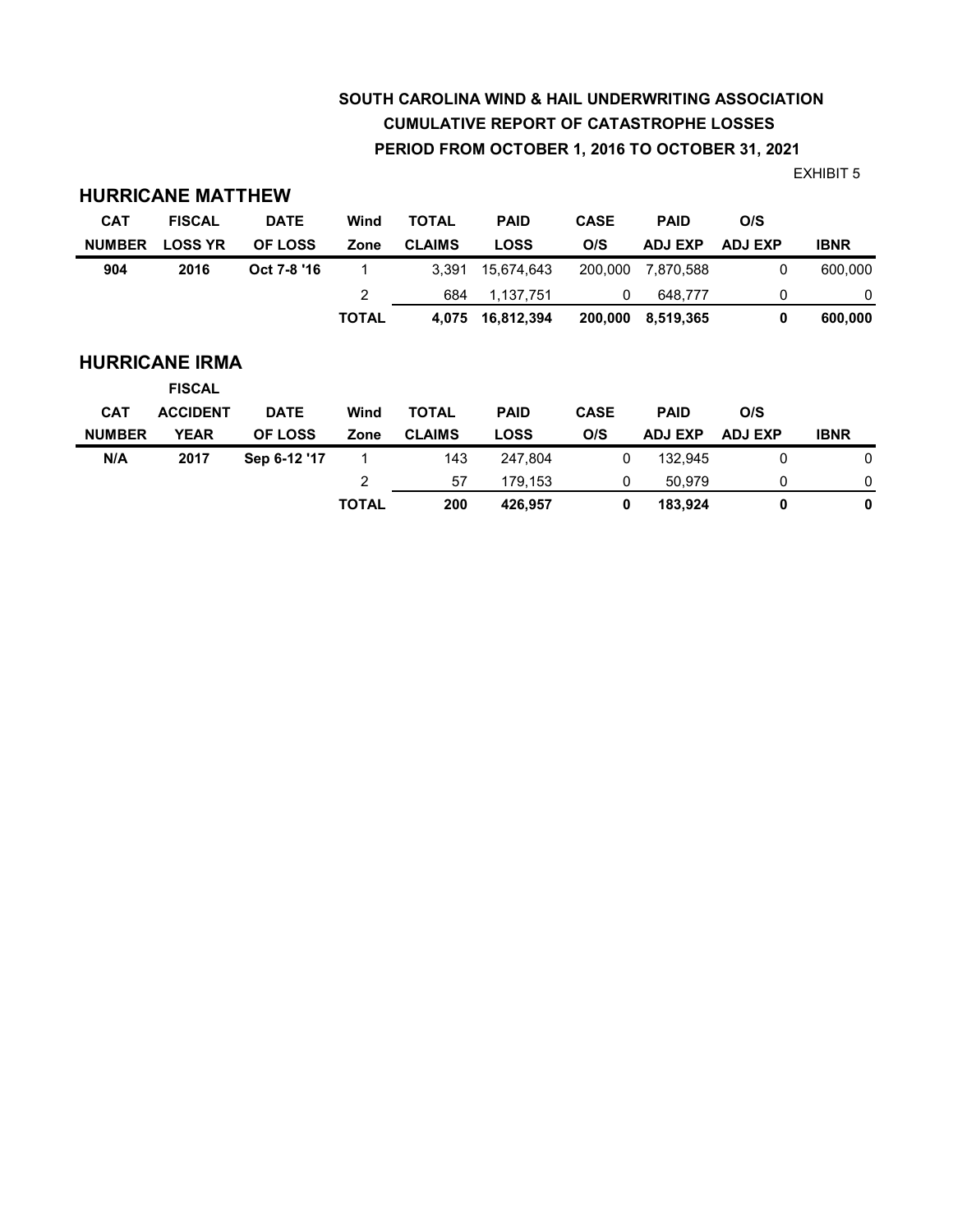### **SOUTH CAROLINA WIND & HAIL UNDERWRITING ASSOCIATION STATUS REPORT - IN-FORCE LIABILITY**

**AS OF: OCTOBER 31, 2021 Zone 1 Zone 1 Zone 2 Zone 2 CITY Policies Limits Policies Limits (County) Class In-force (000 omitted) In-force (000 omitted)** Dwelling 234 124,004 0 0 FRIPP ISLAND Mobile Home 0 0 0 0 (Beaufort County) Commercial 0 0 0 0 Dwelling 17 6,812 0 0 HARBOR ISLAND Mobile Home 0 0 0 0 (Beaufort County) Commercial 0 0 0 Dwelling 1,484 790,295 0 0 HILTON HEAD ISLAND Mobile Home 11 501 0 0 0 (Beaufort County) Commercial 22 6,427 0 0 Dwelling 0 0 376 165,141 LADY'S ISLAND Mobile Home 0 0 0 5 722<br>
(Beaufort County) Commercial 0 0 0 1 1 135 (Beaufort County) Commercial 0 0 0 1 Dwelling 287 119,792 3 1,620 ST HELENA ISLAND Mobile Home 34 2,422 1 94 (Beaufort County) Commercial 0 0 0 0 Dwelling 53 31,659 24 12,858 REMAINDER OF COUNTY Mobile Home  $\begin{array}{cccc} 1 & 25 & 3 & 283 \end{array}$ (Beaufort County) Commercial 0 0 0 0 **TOTAL Dwelling 2,075 1,072,563 403 179,618 BEAUFORT** Mobile Home 46 2,948 9 1,099 **COUNTY Commercial 22 6,427 1 135 TOTALS 2,143 1,081,938 413 180,852** Dwelling 225 98,808 22 4,178 FOLLY BEACH Mobile Home 0 0 0 0 0 0 0 0 (Charleston County) Commercial 5 502 0 0 0 0 Dwelling 549 330,595 14 6,242 ISLE OF PALMS Mobile Home 0 0 0 0 (Charleston County) Commercial 8 1,221 0 0 0 Dwelling 6 3,400 609 236,034 JAMES ISLAND Mobile Home 0 0 10 1,165 (Charleston County) Commercial 0 0 0 1 1 144 Dwelling 177 121,019 0 0 KIAWAH ISLAND Mobile Home 0 0 0 0 (Charleston County) Commercial 1 133 0 0 0 Dwelling 0 0 500 207,371 MOUNT PLEASANT Mobile Home 0 0 0 8 647<br>(Charleston County) Commercial 0 0 0 8 2,876 (Charleston County) Dwelling 113 58,414 0 0 SEABROOK ISLAND Mobile Home 0 0 0 0 0 0<br>
(Charleston County) Commercial 0 0 0 0 0 (Charleston County) Dwelling 140 99,591 0 0 SULLIVANS ISLAND Mobile Home 0 0 0 0 0<br>
(Charleston County) Commercial 0 0 0 0 0 0 (Charleston County) Dwelling 94 49,304 155 75,263 REMAINDER OF COUNTY Mobile Home  $\begin{array}{cccc} 4 & 366 & 13 & 1,062 \\ 4 & 0 & 0 & 1 & 1,299 \end{array}$ (Charleston County) TOTAL **Dwelling 1,304 761,130** 1,300 529,086<br>CHARLESTON Mobile Home 4 366 31 2,874 **CHARLESTON Mobile Home 4 366 31 2,874**<br> **COUNTY Commercial 14 1,857 10 4,315 COUNTY Commercial 14 1,857 10 4,318 TOTALS 1,322 763,353 1,341 536,278** Dwelling 278 109,215 0 0 EDISTO BEACH Mobile Home 0 0 0 0 (Colleton County) **TOTAL Dwelling 278 109,215 0 0 COLLETON Mobile Home 0 0 0 0 COUNTY Commercial 2** 125 0 0

**TOTALS** 280 109,340 0 0 0

Page 1